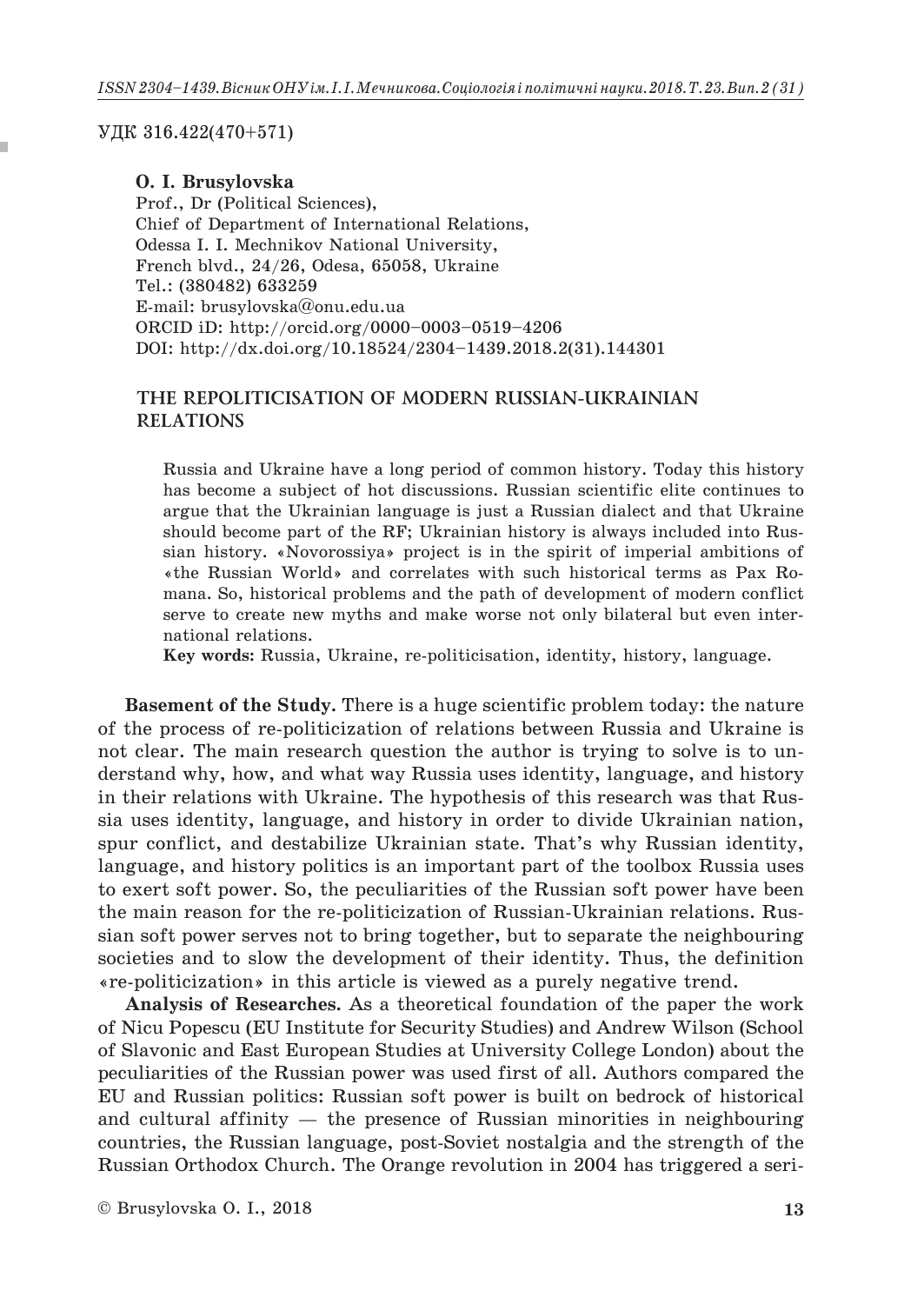ous Russian tactical rethink. Russia began developing a rival «counter-revolutionary» ideology, supporting «its» NGOs and using «its» web technologies. Gleb Pavlovsky described the Orange revolution as «a very useful catastrophe for Russia. We learnt a lot» [38, p. 29]. Russia's interference in regional politics has been equally important. Russia claims that it has a responsibility to ensure the security of Russian citizens, ethnic Russians and even mere Russian-speakers in «near abroad». Russia's strategy emphasises the building of alliances with all neighbouring states irrespective of their political regimes. This has often come in the form of so-called «political technology»: during the 2004 Ukrainian elections, the Russians made use of a range of political shenanigans: invented parties, agents — provocateurs, voter fraud and ultimately interference with the vote count. Support for friendly regimes in the neighbourhood is a traditional Russian tactic. But today it is complemented by a new-found appreciation for the importance of NGOs — a lesson the Kremlin has learned after the Orange revolution. Organisations like the Institute of CIS Countries and Russian World have channelled funding to Russia-friendly parties and NGOs in the region [38, p. 36]. Russia's concept of «sovereign democracy» (a political model that emphasises the need for states to follow «national paths» to democracy, free from foreign intervention) has found echoes throughout the neighbourhood [38, p. 35]. Several years ago Jeanne L. Wilson (Wheaton College) wrote about new step in envelopment of Russian foreign politics concept: «In a 2012 article Putin made his first public reference to the concept of soft power (although it had been previously discussed by many other Russian officials). Putin distinguished between legal and illegal instruments of soft power, indicating his approval of the former and condemnation of the latter» [44]. «Moscow has endorsed soft power but its understanding and adaptation of the concept differs significantly from that of the West…It uses soft power as hard state» [44]. So, she concluded: Russia under Putin concurs along with Joseph Nye that the ability to project an attractive image is an important component of power for states in the contemporary international system. At the same time Russia envisions the implementation of soft power as a state project; it rejects the notion that an autonomous civil society is the source of much soft power generation, as Nye asserts. Alexander Sergunin and Leonid Karabeshkin (St. Petersburg State University) tried to understand whether Russia's soft power strategy is the same as that of other major international players. They sought to explain Russia's soft power strategies by examining the peculiarities of the country's contemporary foreign policy thinking and by identifying the drivers of Moscow's political philosophy. Also they interpreted Russian elites' understanding of soft power — a concept that has been borrowed by Russia from the Western political vocabulary recently. According to them, the Russian understanding of soft power strongly deviates from either the 'classical' based by Joseph Nye or those suggested by other Western academics and practitioners: «The Russian interpretation of soft power is instrumentalist, pragmatic and interest-centric. The Russian Foreign Policy Concept of 2013 defines soft power as a 'set of instruments' that can be helpful for achieving foreign policy aims by means of civil society institutions, informa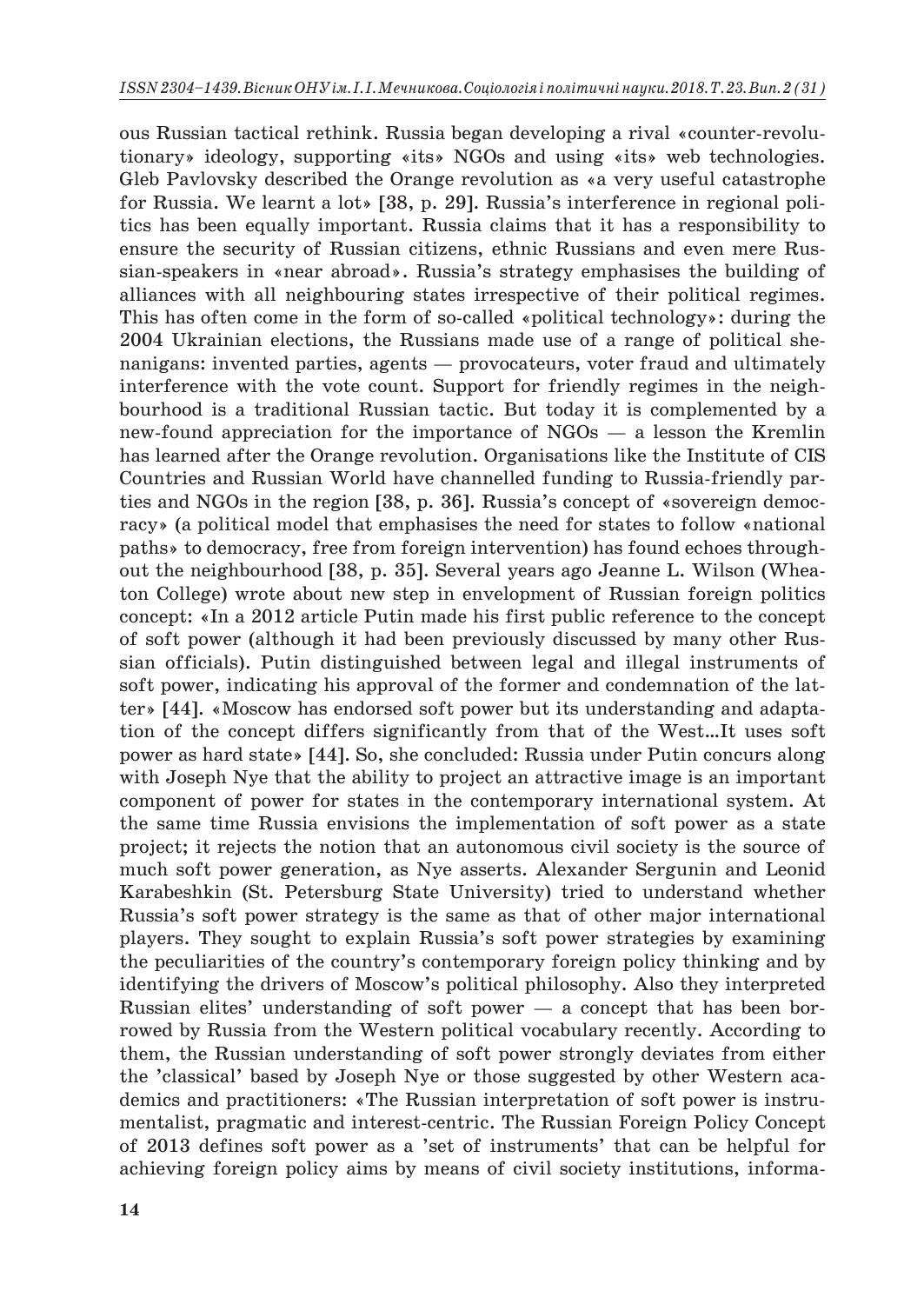tion technology and communication interactions, humanitarian outreach and other methods that differ from classical diplomacy. President Vladimir Putin was even more pragmatic and instrumentalist by defining the concept as a foreign policy tool or technology that helps either to promote Moscow's interests in foreign countries or to improve Russia's international image» [41]. They concluded that the Kremlin's officially proclaimed preference for soft power instruments, but it did not exclude the use of hard power tools: if necessary and quite often, Russian authorities have tried to combine them. Yulia Kiseleva (King's College London) dedicated her article to the reasons behind Russian elites' interest in soft power Russian policy makers; she was sure that the idea of soft power was so attractive for Kremlin because of its promise of great power-hood and status in world politics. «Russia tries to live up to Joseph Nye's criteria which are reflected in its 'cooperative' discourse on soft power, consistent with Nye's original concept. However, when Russia fails to meet the hegemonic standards for soft power and great power status, it generates a second — 'competitive' — discourse on soft power which seeks to assert Russia's great power-hood regardless of and in opposition to the West's hegemonic soft power prescriptions». So, over the past few years, «Russia has developed a dual, contradictory discourse on soft power in its foreign policy — a discourse which has its roots in Russia's dual great power identity» [32]. Victoria Hudson (Aston University) researched very complicated question whether Ukrainians could respond to Russian soft power. Therefore she explored the reaction of the Ukrainian audience to Moscow's efforts to exercise cultural leadership in the region. In 2011 (two years before conflict) the researcher went to four cities (L'viv, Kharkiv, Donetsk, Kyiv) to see how Ukrainian students reacted to the culture, value and foreign policy related ideas being promoted by official Russian representatives. And to her surprise she discovered that «while the familiar East-West difference also played out in the focus group interviews, in-depth discussions simultaneously revealed scepticism and antipathy towards Russia's leadership aspirations and representatives. Such negative outlooks were expressed rather consistently across the groups in all regions. Clearly, despite efforts to use soft power, Russia's attraction of this key educated generation of tomorrow remained suboptimal» [30]. Obviously, the Russian-Ukrainian conflict 2013–2014 only increased this negative impact of Russian soft power instruments. In addition to works on soft power, important in the context of this study, there were some articles useful for understanding certain aspects of Russian-Ukrainian relations. So, for example, Marlene Laruelle's work acquaints us with the concept of «the Russian world» and its impact on foreign policy of the country. According to him, the modern concept of «the Russian world» in Russia is considered as civilization approach. Thus, it is based on: (1) Orthodoxy; (2) Russian language and culture; (3) a common historical background and views on socio-historical development. Laruelle highlighted the conceptual blurring that allows interpreting this theory differently. Firstly, it serves as an excuse for Russia toward its right to supervise the development of its neighbour states and to apply interventionist policies. Secondly, it works as a motivation for Russia in a process of recollecting its pre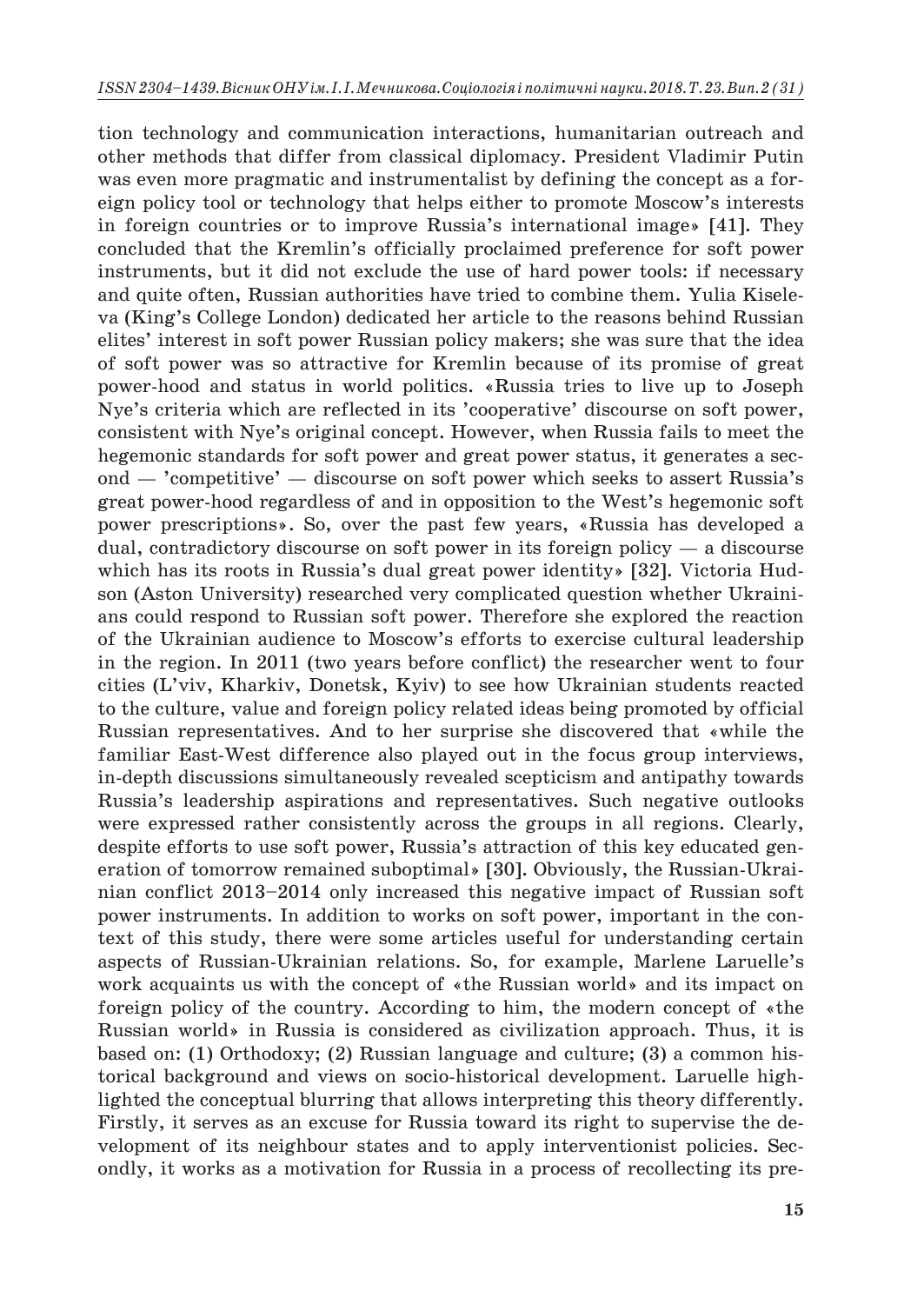Soviet and Soviet past through reconciliation with Russian Diasporas abroad. Thirdly, it is an important tool for rebranding Russia on the international arena and promoting its own views all over the world [8]. Well-known Polish researcher Adam D. Rotfeld wrote about sources of Russian foreign politics in post-Soviet area: «The Russians are very proud that they were, are and will always be an empire… The legitimization of Putin's new rule is based on, among others, that the authorities very forcefully convince society — quiet effectively for example in the case of Crimea — that it is worthy and necessary to be a global power. Crimea did not necessary for their existence — all it does is satisfying their longing for the symbolism to a large degree that «we've regained Crimea». There were attempts to convince the nation that a «Russian nation» had been spawned — that that we conquered Crimea, we own Crimea and will have it because we are founded on success and military victories. The goal of all this propaganda flashiness is to maintain the imperial mythology. The effect is intended to be a clearly legible message: without the empire, Russia doesn't exist… The status of a world power is the new «Russian idea». Pride in the empire is an important element of consolidating society around the president and legitimizing the current authorities» [40, p. 22–23]. In this context we need to research the Russian-Ukrainian conflict as «the war of narratives» that started from 2013. According to the well-known Ukrainian political analyst Mykola Riabchuk, in this sort of war even some terms, for ex., «Eurasia» changes their meanings. As Riabchuk wrote, «the first meaning is purely geographical… The second meaning is much more versatile but in all its multi-facet representations it refers typically to a Greater Russia, to some space dominated historically by the Russian Empire and its Soviet (and post-Soviet) reincarnation… It promotes also the idea of cultural/civilizational peculiarity of the region suggesting that it is neither Europe nor Asia but some mixture of both that represents a separate and very special 'Eurasian' civilization. Its essence is Russian culture — but rather imperial than national. The common imperial past and some imprints of Russian imperial culture is the only thing that draws together the nations that otherwise are world apart in all possible terms, like Ukrainians... It would be rather impossible to pack them all into one bag if there was not a common denominator  $-$  a Greater Russia. …it mystifies the reality… encourage Russian imperial feelings and great-power politics, endows it with some international legitimacy, and discursively resonates with the most chauvinistic, crypto-fascist tenets of today's Russian 'neo-Eurasianists'. And it discursively excludes all the European nations of the former Soviet empire from Europe» [39]. In these works more was said about the «material world» than about the world of ideas, discourse, and language. So, it is necessary to develop them. On the other hand, author does not want to divide the «world of ideas» and the «material world» in principle. The author's position is that the world is one, everything is interconnected, and ideas are material.

We can conclude the review one remark that countries of «the New Eastern Europe», especially Ukraine and Belarus, are the heart and essence of Moscow's strategic preferences. However, only Belarus is considered as a strategic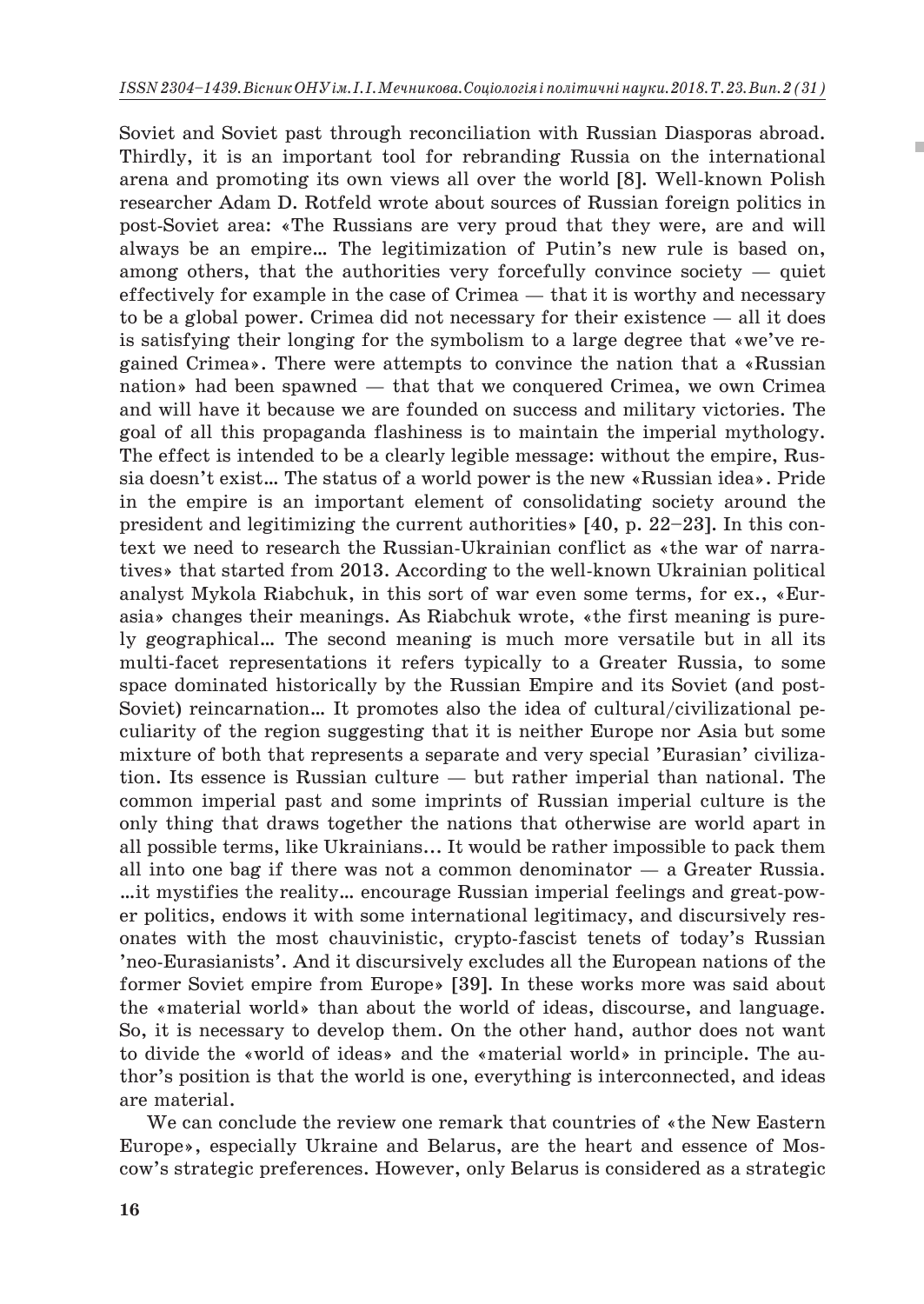ally of Russia, while Ukraine and Moldova are clearly trying to distance themselves from Moscow's integration program proposals. This region is a kind of «window to Europe» for the Russian Federation therefore it is so important to Russia.

ı

Peculiarities of Russian Soft Power: What, Why, Where. Discussions about the influence of the Russian Federation in Ukraine are becoming increasingly ideological in their essence. The current foreign policy of the Russian Federation is based on four key concepts that were originated by President Boris Yeltsin. Each of these concepts is closely tied with each other: the concept of a «divided nation», «protection of compatriots», «Russian world» and «great Russian civilization». The concept of a «divided nation» is the key point of Russia's statements that its sovereignty extends to all Russian people, wherever they are. The idea is closely correlated with the problem of identity. Therefore, the views of the Eurasianists are becoming extremely popular. According to them, Russia does not belong to any of the civilizations because it is a great civilization itself [4]. Thus, today the Russian Federation is developing an ambitious view that Russia is a great superpower.

Understanding the doctrinal foundations of the Russian government allows shedding some light on the processes which are taking place in the post-Soviet area, but especially in Ukraine. The crisis over Ukraine is not a result of a sudden quarrel, but a symptom of a more serious issue: the emergence of a policy based on a large-scale philosophical concept.

Since the collapse of the USSR, one thing remains unchanged in the Kremlin's tactics: the paternalistic attitude of Russia towards the post-Soviet countries, especially in Belarus, Ukraine, and Kazakhstan. Russia continues to view them as components of the Russian sphere of influence, where Moscow has «privileged / vital interests» [22]. Domination in the region is an attribute of great power. Today, Russia can't confirm its ambitious claims about the status of a great power, except of the place in the UN Security Council and huge nuclear arsenal. Strengthening of Russian influence in the post-Soviet area helps the country's leader to maintain the image of Russia's greatness [11]. At the same time, only a few try to analyze why Russia needs to preserve its zone of influence and what are the real benefits for the country.

The «Strategy for Russia» is the document which was formulated in the Foreign and Defence Policy Council and covered the main positions of the Russia toward newly independent states. This Council was closely associated with President Boris Yeltsin and the Russian Foreign Intelligence Service. At that time, it was headed by Sergei Karaganov, Russian foreign policy expert. Based on the thesis on the «non-viability of fully independent states after the collapse of the USSR» and «… inevitability of integration in a strategic perspective», the authors of the Strategy believed that there is only one alternative for Russia: 1) the policy of unification with the most of the former Soviet republics and the creation of a new federal state; 2) the policy of securing the independence of these states in exchange for «obtaining unrestricted access to their markets of goods, services, capitals, and creation of an effective military and political alliance» [14].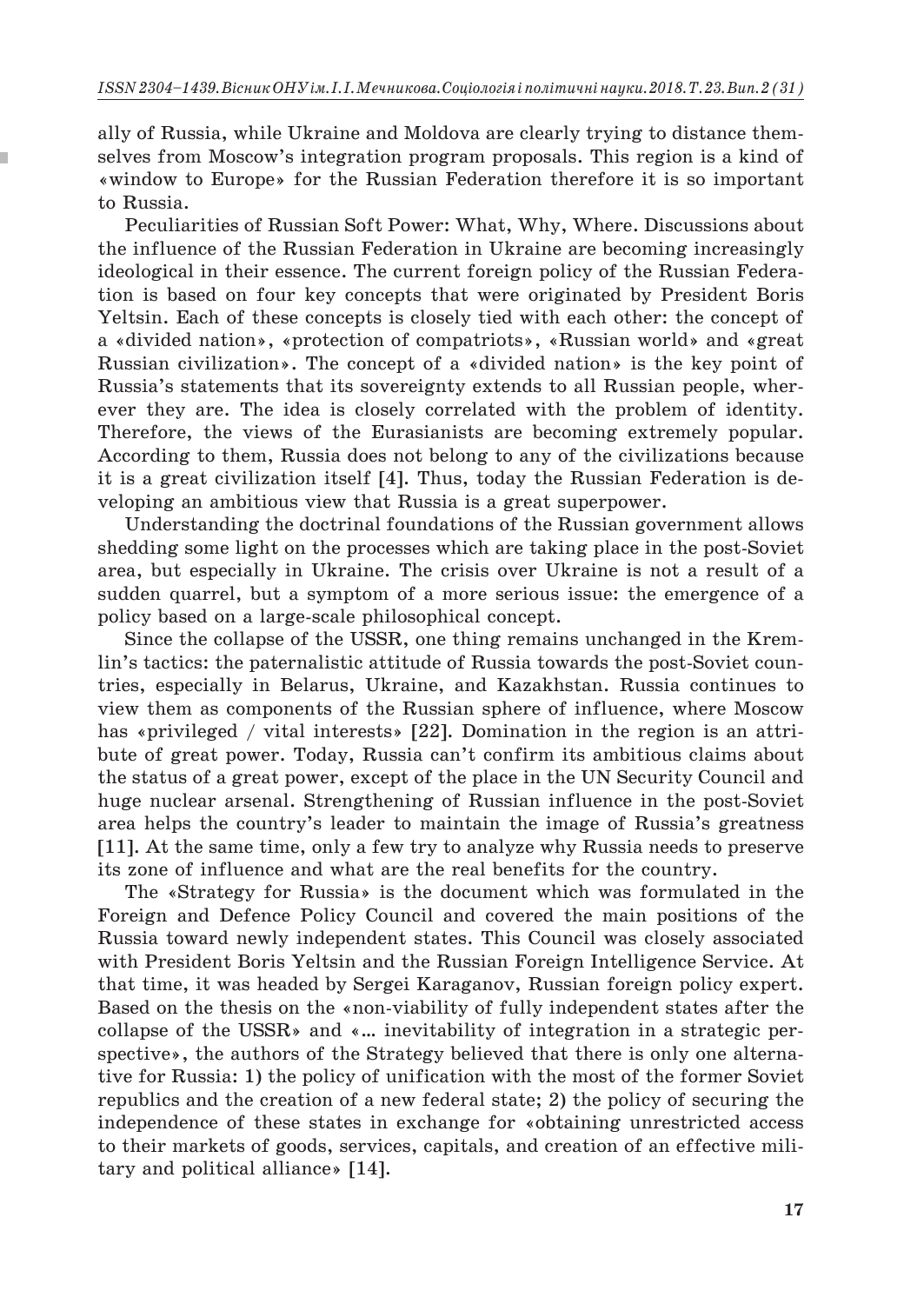The threats to the internal and external security of the Russian Federation were defined in the National Security Concept (2000), which was replaced by the National Security Strategy (2009, 2015) [13; 20].

Among the main external threat, attempts made by individual states to deprive Russia from the status of a great power were defined. These attempts are aimed at bypassing the existing international order, weakening integration processes within the CIS, stimulation and escalation of conflicts near Russian borders. The post-Soviet region was clearly defined as a zone of Russia's special interests, where Russian Federation will exercise a dominant influence on the course of integration processes and the formation of a single economic area with CIS member states. The Russian Federation military doctrine among specific threats has also outlined the conflicts near the Russia's border, and the main forms of usage of the armed forces were determined by peacekeeping operations. The doctrine allowed the deployment of troops outside the state territory, as well as the conduction of military operations on the territory of any allied states in order to defeat the aggressor.

To understand the peculiarities of Russian-Ukrainian relations, it is necessary to analyze not so much official documents as the basic characteristics of the identity of both nations.

The identity of the Ukrainian people is defined by the following factors: Orthodoxy; the East-Slavic idea; «Large space» and uncertainty of its borders [21]; before 1991 Ukraine wasn't an ethnic country as well as it wasn't a stable independent country at all. But Ukrainians have in the core of their identity dignity, desire of equality and democracy; among others they need to feel equality with Russia [15]. Unlike Russians they prefer to obtain security through diplomacy; diplomacy always was the most important tool of nation building policy. Unlike Russians Ukrainians spend all the time in the search of a strong partner, but at the same time in the search for more freedom in the internal issues and from the patron state, in case if they considered to be pressured too much. And what is very important, Ukrainians always open for any types of integration and engagement with «others» [25].

It should be noted that the idea of nationalism, which is the main reason for criticism of modern Ukraine in Russia, has always been in the interest of a minority of the population of Ukraine. A rapid growth of interest to nationalism in the society becomes visible only after the revolution of 2013–2014. This situation was escalated by post-revolutionary chaos in politics, the annexation of the Crimea, the occupation of Donbas region, the return of oligarchs to power and growth of crime. The nationalist forces made several attempts to take places in official institutions, but all these attempts failed. In 2016 former commander of the «Azov» battalion and People's Deputy of Ukraine Andrei Beletsky formed the «National Corps» party. The party consists of veterans of the Russian-Ukrainian war, social activists, volunteers and etc. The official ideology of this party is called the «Nationalcracy». In 2017 Ukrainian nationalist forces signed the National Manifesto, consolidating their forces in their struggle for power. Other parties such as Svoboda, Right Sector, OUN, KUN and C14 joined the National Corps. The main re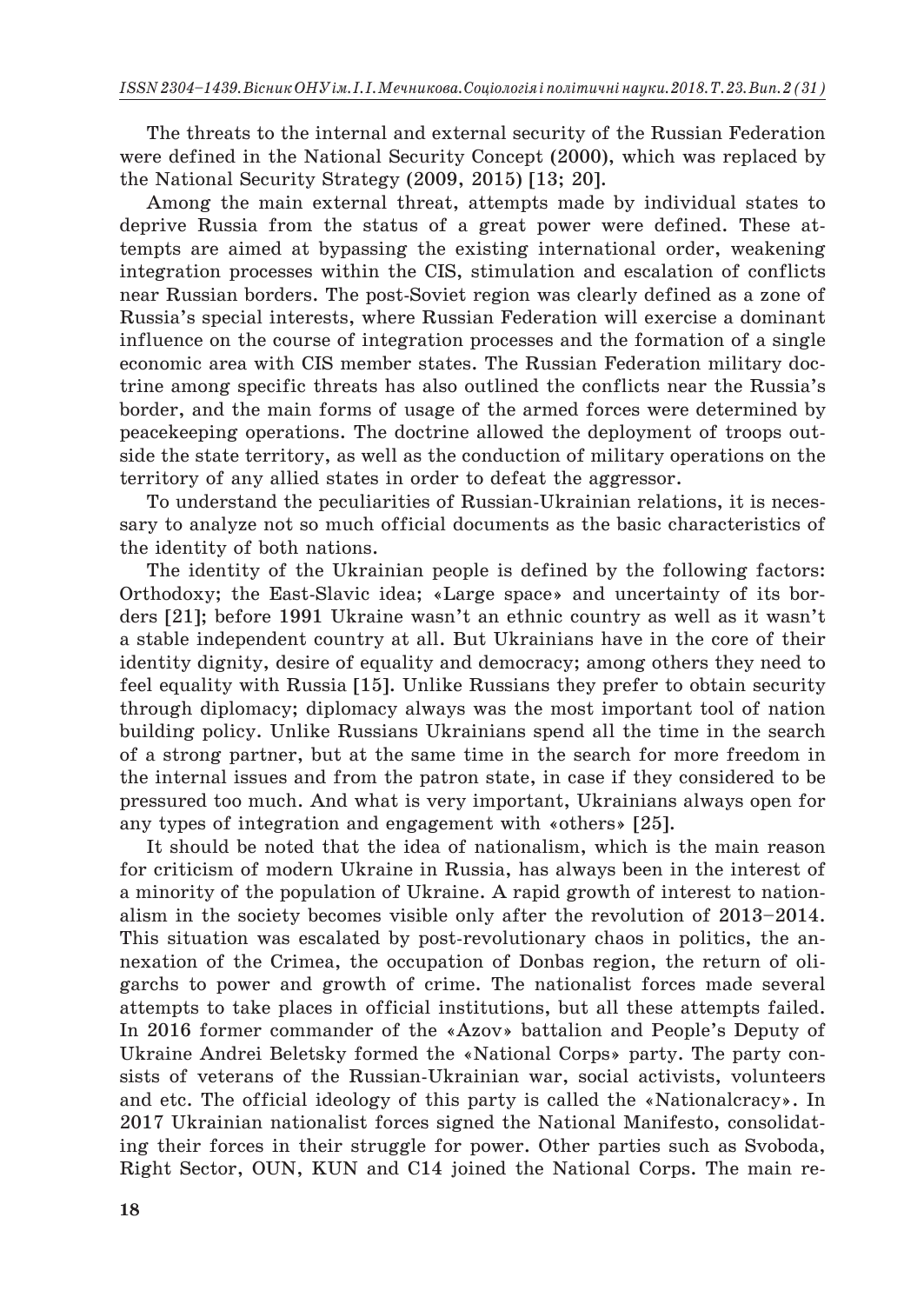quirements of the National Manifesto are the returning of the nuclear status for Ukraine, acceptance of the right to keep and bear arms, the recognition of the Russian Federation as an aggressor and the break up of diplomatic ties, the elimination of the oligarchy, recognition of the Ukrainian language as the only official state language, the promotion of a state church with a centre in Kiev, agricultural possession trade ban and etc. [34, p. 235].

So, nationalists, remaining in the minority and being under the supervision of civil society and the international community, prefer to associate themselves with other parties of traditionalist views. They try not to emphasize on ideas that might somehow resemble the «integral nationalism» of Dmitry Dontsov and other leaders of the first generation.

The identity of the Russian people is defined by the very same factors as Ukrainian: «Large space»; Russia's uncertainty of its borders; the fact that Russia was never been an ethnic country before 1991; the East-Slavic idea; the struggle of the idea of a civilian nation («we are all — Russian») with the idea of an ethnic state («Russia for the Russians»); Orthodoxy (traditional beliefs); the idea of «nationals» (compatriots) who are identified by usage of Russian language. According to Polish journalist and editor at New Eastern Europe Agnieszka Pikulicka-Wilczewska, the situation with Russian-Ukrainian conflict is understandable because of «the fears of fascism, historically embedded in painful memories of the Second World War, were skilfully utilised to portray Ukrainians as Banderites, supposedly radical militant right-wingers, and the Kiev government as a US-sponsored fascist junta involved in the persecution of Russians» [36, p. 49]. In 2014 this resulted in the annexation of Crimea and 90 percent of Russians supported it. According to VTsIOM's data, «such a reaction reflects the urge to overcome the post-traumatic syndrome and win back the respect of the outside world, even if it's through fear» [36, p. 49]. Pikulicka-Wilczewska resumed: «The annexation helped Russians regain a sense of pride, boost self-esteem and increase trust in Vladimir Putin. While for the outside world, the move might have seemed irrational, if considered in the context of Russia's emotional trauma following the dissolution of the Soviet Union and its search for national identity and new symbols it begins to make sense» [36, p. 49].

Countries of the Black Sea Region are the heart and essence of Moscow's strategic preferences. For these strategic interests, as the events of recent years confirm, Moscow is ready to fight using hard power. This region is a kind of «window to Europe» for the Russian Federation, but in fact  $-$  it is a «crack», which in the event of an acute confrontation will tear apart the Russia-European «cloth». However, Georgia, Ukraine and Moldova are clearly trying to distance themselves from Moscow's integration program proposals.

According to prominent Russian political analyst Andrei Piontkovskiy, for the Kremlin, this greatly increased the «price» of defeat in these areas. Having strengthened his position during his first years, Putin staked both traditional Russian patriotism and a new post-imperial nationalism. The official nationalism of the Kremlin has been reflected in such twin-concepts as «sovereign democracy» and «energetic superpower», which came to the fore in 2005 [37].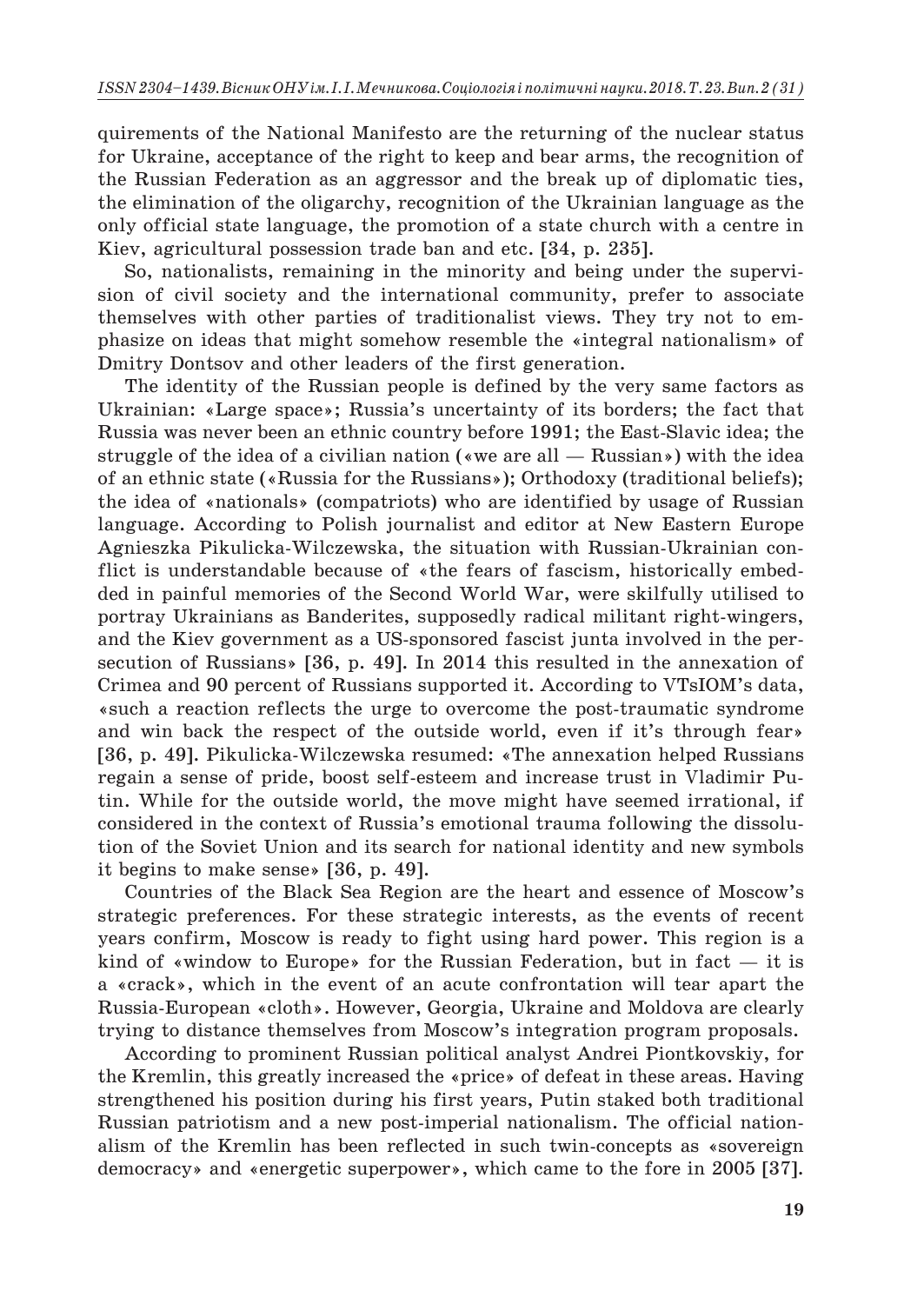During his first two presidential terms, Putin has rebuilt the centralized system of the state, and in recent years he was focused on reviving Russia's hard power, constantly increasing defence spendings and modernizing the army. The president of the Russian Federation does not show a clear desire to resurrect the Soviet Union (because in that case Russia will have to assume responsibility for a situation in a number of economically weak states), but he clearly intends to create a sphere of Russian dominance [26].

п

Russia considers it is necessary to create around itself a space where its leadership is recognized in all senses — political, economic, cultural and ideological [24]. Strengthening of Russian influence in the post-Soviet space is considered necessary to preserve the image. It means that the civilization and geopolitical views of the Kremlin are the signs of a revival of imperial ambitions in the post-Soviet area. With the coming of Putin to power, he modified the doctrinal interpretation of politics in the region. After settling internal conflicts and reviving the Russian economy, the president began more active implementation of geopolitical projects in the post-Soviet area [19].

Robert Orttung and Christopher Walker argue that Putin's regime is implementing a large-scale scheme of destabilization in the post-Soviet area, where «frozen conflicts» are used as «Trojan horses» that slowing down the implementation of reforms. Undermining the territorial integrity of Moldova, Georgia and Ukraine, Russian Federation tries to distract the governments of these countries from improving their political status and joining various Western structures. For this reason, these states must cope with all the territorial issues, corruption and growth of nationalistic movement [35].

Main targets of Moscow's information policy were Georgia and Ukraine. The conceptual approach of the Russian side in both conflicts was to form the image of Russia as a «peacemaker country». Moscow's propaganda works with natural reactions of the population toward known negative symbols: Georgia was accused of applying the policy of «genocide» against ethnic Ossetians; events in Ukraine were associated with the coming to power of the «fascist junta» in Kiev [7].

After the end of the armed phase of the Russian-Georgian conflict, the whole situation was frozen. Now it helps us to understand several important things. The result of the August war was the Russian revisionism of post-Soviet borders. Russia for the first time in its post-Soviet history acted as a country, ready to review both interstate borders and its relations with non-regional players (the US, the EU) [23]. The August war also showed that «frozen conflicts» can not be resolved by force. After all, the armed actions of Georgia military immediately led to the entry of the Russian armed forces into the war.

Perhaps the main lesson of the «Five-Day War» is our understanding that nowadays a security model in the region is being built only according to Russian interests. Russia for the first time demonstrated that it can openly use force outside its territory. Attempts to build a security model «against Russia», as Georgia tried to do, resulted in a collapse since there is red line in post-Soviet area beyond what Russia will not retreat [23].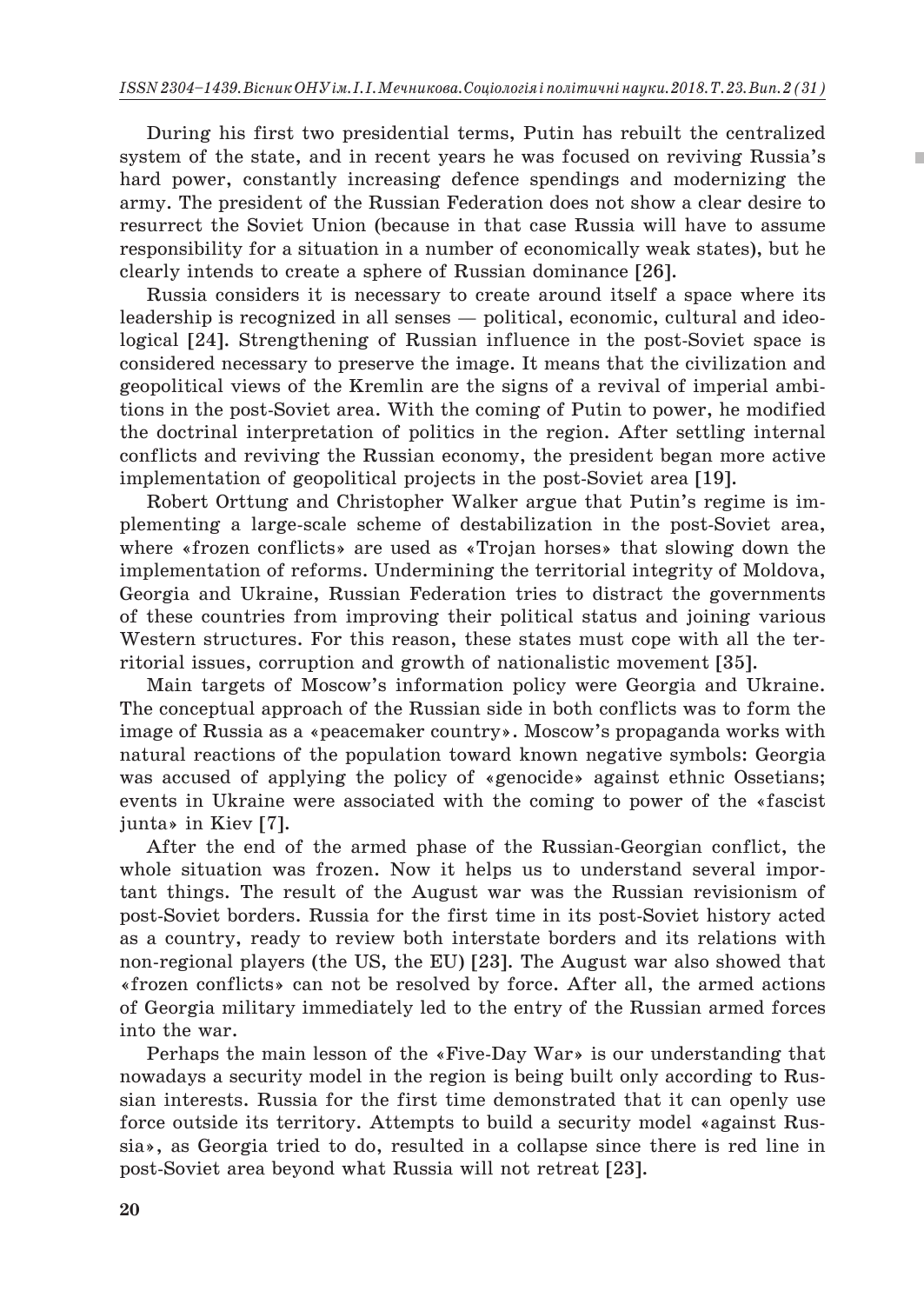«The August war» (and the events that preceded it) brought new vision of Russian foreign policy. They created the ideological foundation of the regional policy of the «Russian world». In addition to this, the crisis in Ukraine brought key adjustments to the modern doctrine of the Russian Federation which now is more revisionist.

The significance of Ukraine for Russia is determined by several key factors. Ukraine is home to the largest part of the Russian-speaking population outside the Russian Federation, which lives in the East and South of Ukraine. The Russian Orthodox Church considers Ukraine along with Russia and Belarus as an integral part of its «canonical territory» [3].

Russia and Ukraine have a long period of common history. But today this history has become not only a subject of hot discussions, but it has also turned into one of the «stumbling blocks», over which both sides will not be able to agree for years. «Novorossiya» project is in the spirit of imperial ambitions of «the Russian World» and correlates with such historical terms as Pax Romana [34, chapter 2].

If to speak about Russia, there is an impression that political elites are obsessed by Ukraine. There are several reasons for this: the struggle of the Kremlin with colour revolutions in case to prevent the same scenario in Russia; the perception of Ukraine as a mirror reflection of Russia; Putin's and Russian elites common beliefs that Ukraine is «an artificial country» and «a state which failed» [17].

There was very characteristic speech of Vladimir Putin at the NATO summit in Bucharest in April 2008. President hinted at plans to split up Ukraine because «it is a conglomerate of territories belonging to other countries»: «... In Ukraine, one third — are ethnic Russians. According to the official census, from forty-five million people seventeen million are actually Russians. There are regions where the Russian population is almost 100 %… let's say, in the Crimea. Ninety percent are ethnically Russians.... Who can convince us that we have no interests there? South and south of Ukraine as a whole there are only Russians who live there» [10]. This part of his speech has clearly demonstrated Putin's desire to make his dreams come true. In fact, there is no 17 million of Russians who live in Ukraine, and the proportion of Russians living in Ukraine is only 17 % (as of 2001). In Crimea, the proportion of Russians before the occupation was about 58 % [9].

The attitude to history under Putin has been changed significantly. Thanks to the rapid development of the mass media, this process is no longer a privilege of a narrow circle of researchers or politicians. In Russia a selective approach is practiced when whole layers of history are submitted exclusively through the prism of negative attitudes.

The information about historical events today primarily appeals to human emotions. Moreover, the flexibility of the tools of informational and psychological influence provides additional opportunities for manipulation. If the Ukrainians were regarded as a «brother nation» because of the Slavic roots for some time in Russian propaganda, after the beginning of aggressive informational campaign the existence of the Ukrainian nation was questioned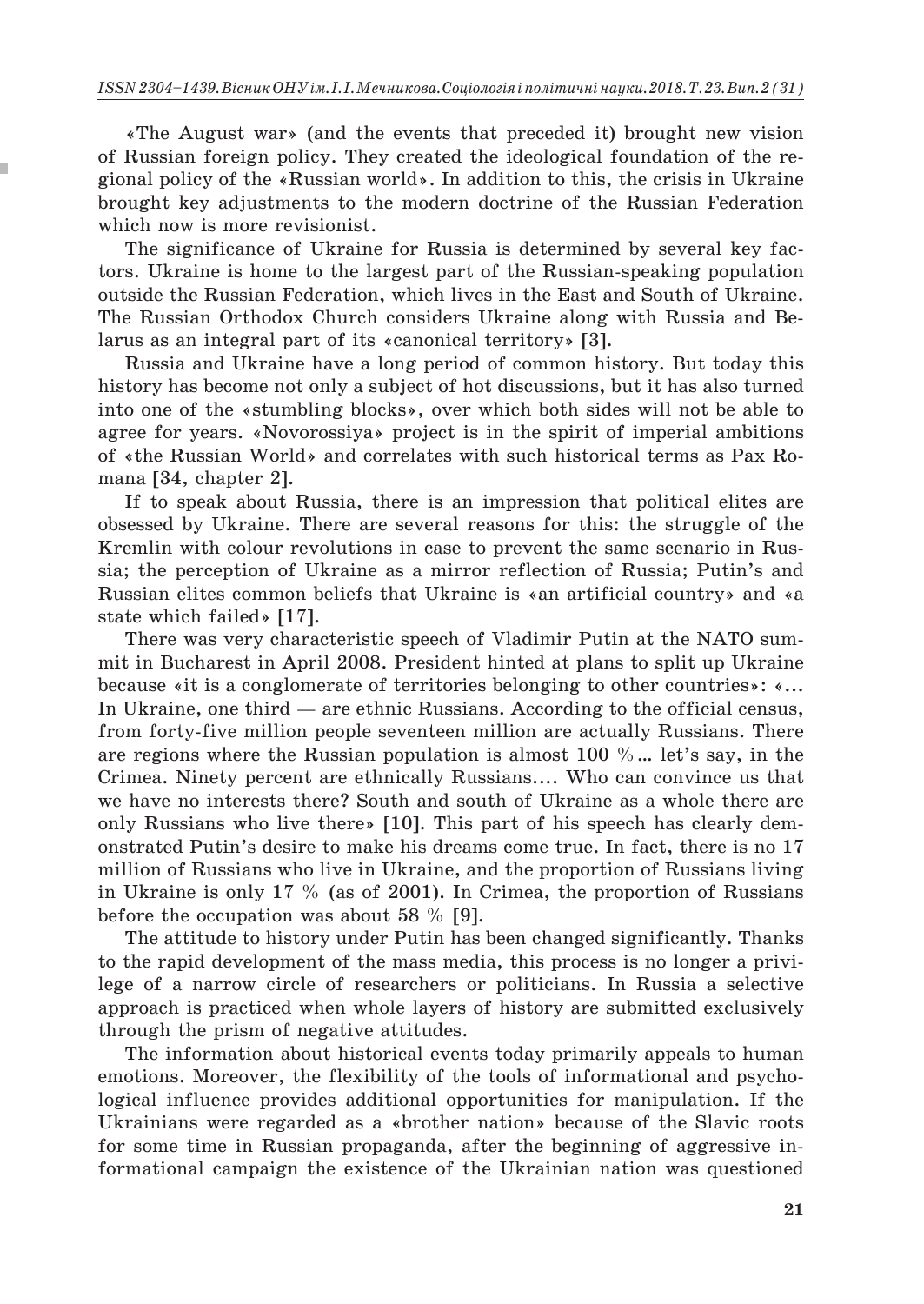again. A number of ideological clichés were also proposed, the usage of which varies depending on the audience and the time. The most common of them are: «The Ukrainians and Ukrainian language were invented by the General Chief of Staff of Austro-Hungarian empire during the First World War to weaken Russia», «The Ukrainians language is just a mix of Polish and Russian», «There is a war against Orthodoxy in Ukraine, led by the Uniates (Eastern Catholic Church), Protestants and apostates (supporters of the Kiev Patriarchate)», «All patriotic actions in the south-eastern regions are organized by people from western Ukraine» [33].

The informational warfare is becoming a popular tool of Moscow's foreign policy. The key task of this policy is to undermine the enemy's informational field, to change the moral and ethical norms and values of the population, as well as to undermine its national and religious self-awareness, political orientation and attitude toward specific facts [29].

The first studies on informational warfare appeared at the end of the twentieth century. Military officers described the essence of this tactic as follows: the most unprotected place on the battlefield is the soldier's brain. And this is understandable, because everything can be protected by armour... except of human mind. If you are not analyzing the situation with your mind, but with your emotions, a person does not adequately assess what is really happening, and this seriously weakens his combat capabilities [1].

Russia Today (RT), founded in 2005, is Russia's only official propaganda tool that has a direct access to a foreign-language audience. It is broadcasting in more than 100 countries around the world and has a 700 million audience (with 24/7 broadcast). To influence the audience, the Kremlin also actively uses and give financial support to «Internet trolls» [42]. Their essence is the creation of a group of hired individuals whose only task is to praise Putin's policies and criticize opponents.

In the Russian mass-media this problem as well as everything that was related to Ukrainian independence was presented as the work of «nationalists». The Russian public believed that the Ukrainian political elite were the only thing blocking the «heartfelt desire of ordinary Ukrainians to reunite with Russia.» At the same time, some representatives of the Russian political elite continued to argue that the Ukrainian language is just a Russian dialect and that Ukraine (as well as Belarus) should become part of the Russian Federation. In June of 2010 Mikhail Zurabov, the former Russian Ambassador to Ukraine, said that: «Russians and Ukrainians are one nation with own nuances and peculiarities». In addition, Ukrainian history was not considered a separate subject in Russian universities; it was always included into Russian history [2].

Through the dissemination of fake information, the process of dehumanizing Ukrainian military and also Ukrainians as a whole is taken place. That's why we hear stories about «playing football with the severed head of the Berkut soldier», «crucified boy», «raped granny with epilepsy» etc. Such stories would have been perceived as nonsense in the past.

The rejection of European identity and the proclamation of its own Eurasian civilization point on Moscow's ambitious plans to become a separate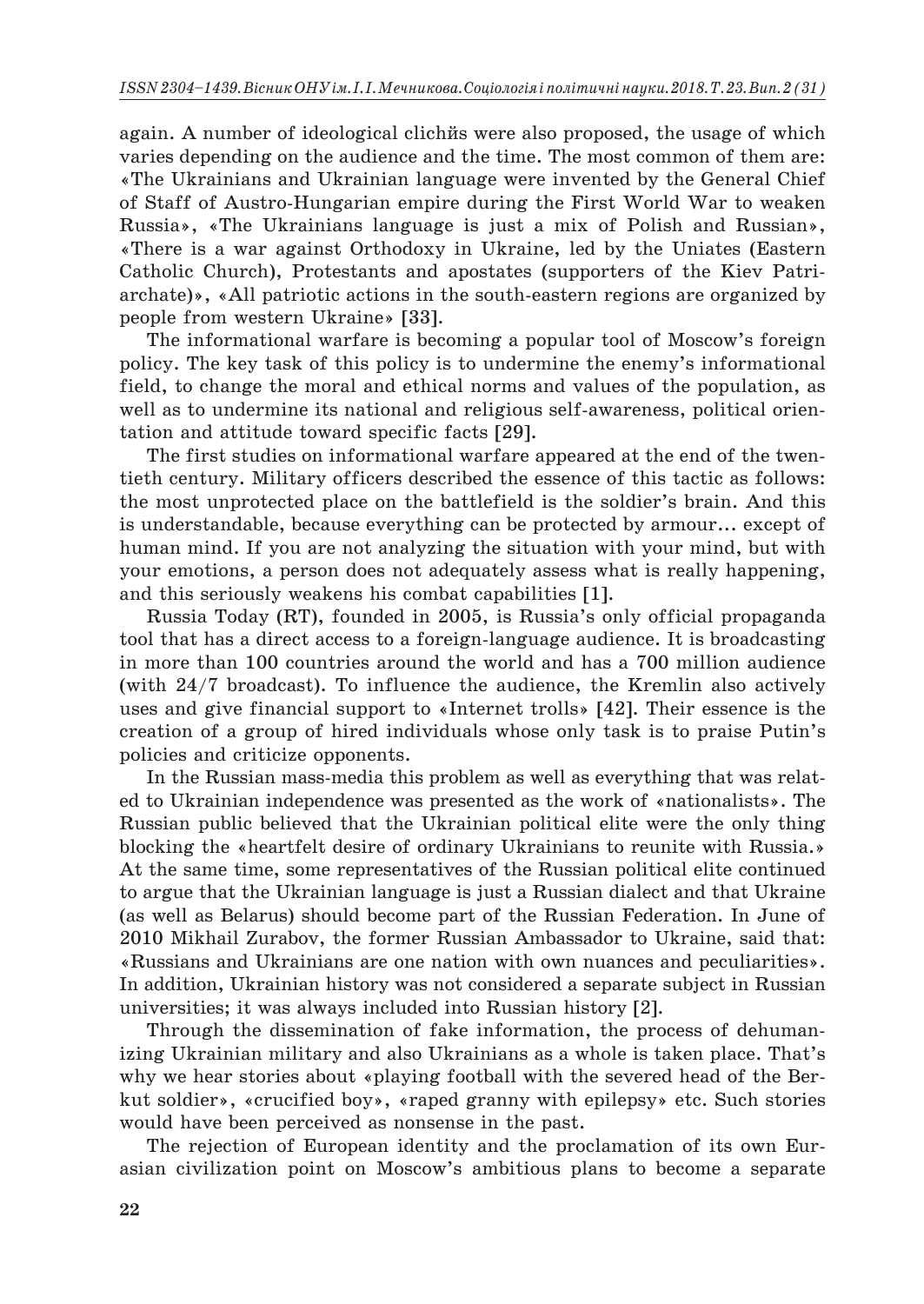centre of power. The actions of Russia are aimed at supporting allied governments in neighbour states. If this can not be achieved, the task is to maintain the instability of the unfriendly governments. The events of recent years show that Moscow is ready to defend its interests in the region using not only soft but its hard power.

Influence of Crimea and «Novorossiya» Projects on Bilateral Relations. Russia's radical changes in foreign policy took place not immediately after Vladimir Putin came to power. But between 2003 and 2005, the Kremlin defined Russia as an independent, great state, insisting that both the United States and the European Union treat Russia as an equal partner [24].

After the Orange revolution in 2004, several problems of bilateral relations, including Ukraine's desire to join NATO and a gas dispute, worsened immediately. Firstly, there was a sense of threat towards the regime which spread in Kremlin after the Ukrainian revolution. Democratic development of Ukraine (whether it wants it or not) influences the internal social and political development in Russia. Thus, the Ukrainian Maidan of 2004 became possible, and, in the opinion of officials, this was undesirable for Russian society [27].

Soon after the Orange revolution, Moscow understood that Yushchenko's victory was not the end of the world; it was necessary to change the conditions of the big game. Moscow's new tactics were based on four key elements: 1) ignoring the pro-Western policy of Kyiv, especially the ambitions regarding NATO at the official level; 2) provoke destabilization within Ukraine, deepening the historical division of the country and restraining the movement towards NATO; 3) to use direct economic, social and cultural pressure as an instrument of foreign policy; 4) offer assistance in securing Ukraine's security through various forms of cooperation with the CIS or bilateral channels.

From a practical point of view, preparations for the partition of Ukraine began after a «Five-Day War» with Georgia through reform and the build-up of military forces within the Southern Military District [9]. Moscow intended to achieve its goals by establishing control over the Ukrainian ruling elite. However, the regime of Yanukovych failed to survive the Maidan protests.

It was necessary to go for plan  $(B)$  – the project «Novorossyia», which purpose was to separate the south-eastern part of Ukraine. It includes separation of the Donetsk, Lugansk, Zaporizhzhja, Mykolayiv, Odesa, Kharkiv, Kherson regions and Crimea from Ukraine and transference of these territories to Russia. As the Russian leader noted, «Novorossyia» was not a Ukrainian territory historically, it was a «gift» from the Soviet government. Russia lost these territories, but the Russian people remained, and Moscow's responsibility is to protect them from the «Kiev fascist dictatorship» [5].

In February of 2014 the Kremlin began to use the arsenal of measures a whole arsenal of means to further destabilize the situation in Ukraine. First of all, it was claimed that an unconstitutional armed seizure of power took place in Ukraine, although the Verkhovna Rada, which was elected in October 2012, continued to work in full force. The powerful propagandistic machine of the Kremlin began to gain momentum. All mass media was used especially Internet and satellite television. «The Russian world» is the analogue of the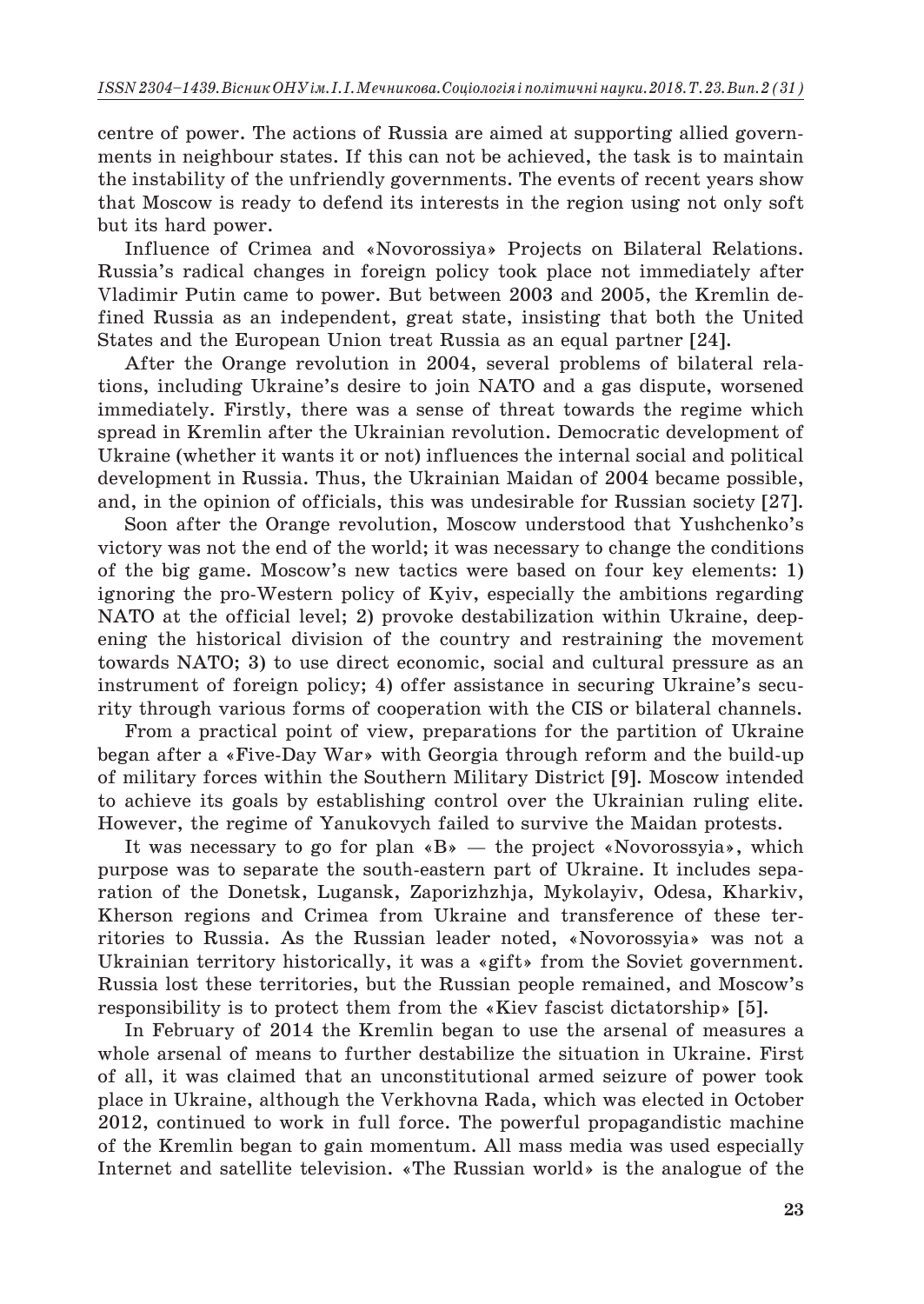British Council (since 2007) and «Rossotrudnechestvo» — of USAID (since 2008). Also, the Russian Orthodox Church and the so called non-governmental organisations were used for propaganda as well [38, p. 58].

ī

February 23, 2014 Putin gave the order to begin an invasion of the Crimea. The successful annexation of the Crimea in March 2014 was the first stage of a hybrid war, officially named in Russia «the protection of Russians in Novorossiya». The second stage was the escalation of a separatist movement in the Donbas region. «Donbas scenario» was also planned to be successful in other south-eastern regions of Ukraine. However, at the end of May 2014, it became clear that Moscow overestimated the possibility of a «national uprising of the Russian-speaking population», and the new Ukrainian government was able to suppress sabotage activities in three key south-eastern regions — Kharkiv, Dnipropetrivsk, and Odesa. As Andrei Piontkovskiy said, «many things were cleared up in Putin's speech of March 18, 2014, which he gave on the day of the official joining of Crimea to Russia. In that speech, not only did Putin formally justify the annexation, it essentially was a remake of Hitler's speech on the Sudetenland in the Reichstag. For the first time in Russian or Soviet political language, there were used such expressions as «separated nation» and «gathering of historical Russian lands.» In that speech, Putin declared his right and even a holy duty to protect not only Russian citizens, for any state is obliged to protect its citizens, but also ethnic Russians, Russianspeakers, and, in later interpretations, also all citizens of the former Soviet Union, Russian Empire, and their descendants, united under the conception of the so-called «Russian world» [37].

Putin could not accept the loss of Ukraine. Russian Special Services was preparing the Donbas rebellion for many years and it became possible thanks to the direct aggression of Russia. At the beginning of Donbas rebellion, separatists succeeded, because the police and security service in Donetsk and Lugansk oblasts almost completely turned to the separatist side. Today «Novorossiya» is an example of pseudo-reality; it is in the spirit of the imperial ambitions of «the Russian world» and correlates with such historical terms as Pax Romana. These ideas serve to create new myths [28, p. 11].

Of course, it should be noted that the situation with the project of «Novorossiya» could turn out to be a worse disaster for Ukraine if the further escalation of the armed conflict not actually stopped due to Western sanctions. Formally, the Donbas region remains under the jurisdiction of Ukraine, but in fact it will play the role of a «Trojan horse» of Russia. At the moment, the Donbas region is considered by the Kremlin as an incurable wound that will impede reforms and suppress activity of Ukrainian society in the future.

In fact, the tactics of the hybrid warfare were firstly tested in Ukraine. Today the theory of hybrid war is actively developing based on the Ukrainian experience. Analysts agree that this type of warfare involves a combination of direct and indirect (with the involvement of irregular military formations) military activity, information warfare, and economic pressure. Moreover, the high level of national economies integration and the geographical location of nations on the global information space make states more vulnerable to new threats.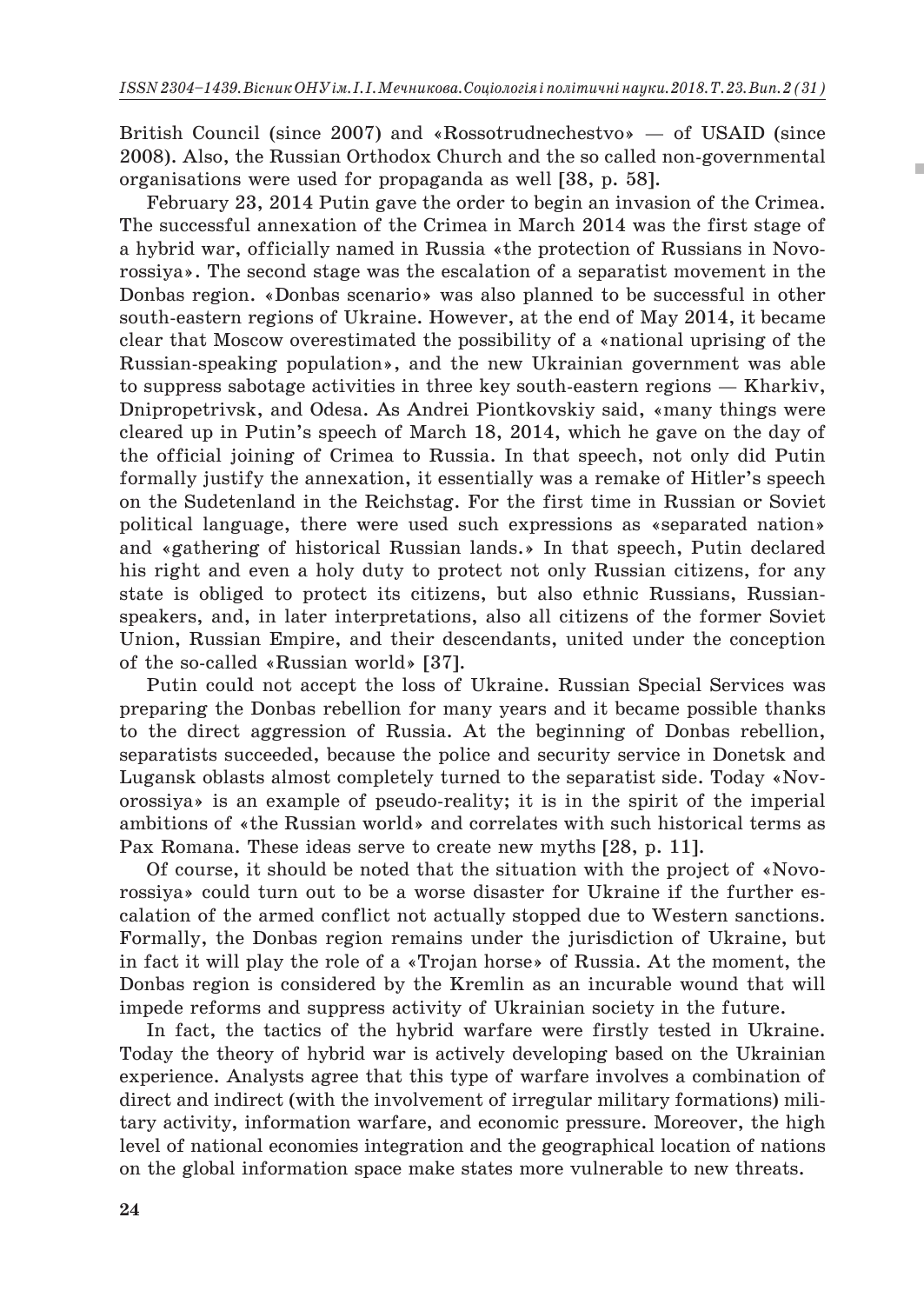In order to solve the tactical tasks of the hybrid warfare of Russia against Ukraine, various means are used: escalation of cross-ethnic and inter-confessional hatred; reinforcement of traditional mistrust towards state institutions and political elite; usage of the desire of citizens to obtain information from alternative sources for its own purpose; facilitation of tension in the regions of Ukraine, where the strong pro-Russian position is dominating; strengthening the European Union citizens fears and the formation of a negative image of Ukraine in Europe.

As the Ukrainian well-know Security Studies researcher Grygoriy Perepelytsa notes, «The goal of this warfare does not include the formation of frontlines with a significant concentration of troops for large-scale military operations in the physical environment... but the whole environment is human consciousness, information space and cyberspace. …this type of warfare loses its physical parameters and turns into a war of perceptions, or psychological warfare... which is happening in the global information space. The main element of such warfare is the type of informational and psychological influence on public consciousness which allows ensuring the voluntary submission of the country's population to the aggressor and support of his aggressive course» [14].

Rapid mass media development and the emergence of social networks made information and psychological operations more ambitious and effective. The audience also became more vulnerable to this type of manipulations. The Russian government launched clearly fake information. For example, the statements that the Ukrainian troops shot down the Malaysian Boeing in July 2014 and nationwide hysteria around the Dutch referendum on the EU Association Agreement with Ukraine.

The set of tools and methods of political influence which is used today by Russia against Ukraine (from television broadcasting to the so-called «Olginskaya trolls») indicates not an individual informational and psychological operations but a full-scale informational warfare. It's about creating a virtual picture of the world that is parallel to the existing reality. And it is concentrated on the emotional impact on people's feelings and forces them to give up rational thinking about what is really happening [18].

In fact, we are talking about the successful usage of stereotypes, phobias and ideological clich is, including those, which are understandable for different age groups. For example, regarding new Ukrainian leadership, which came to power after the Revolution of dignity, for a while only the definition of «junta» was applied. That appealed to the experience of the 45+ generation, for which the use of the phrase was associated with «Pinochet junta» (Republic of Chile in 1970–1980's). That's why the «junta» is associated only with blood and chaos. The association of processes in modern Ukraine with the events of the Great Patriotic War was also popular: Volunteer units of the Ministry of Internal Affairs of Ukraine and the National Guard were called «chasteners», and the anti-terrorist operation in the Eastern part of Ukraine was named «chastening operation». The events of May 2, 2014 (when 48 people were killed as a result of clashes between the supporters of the unity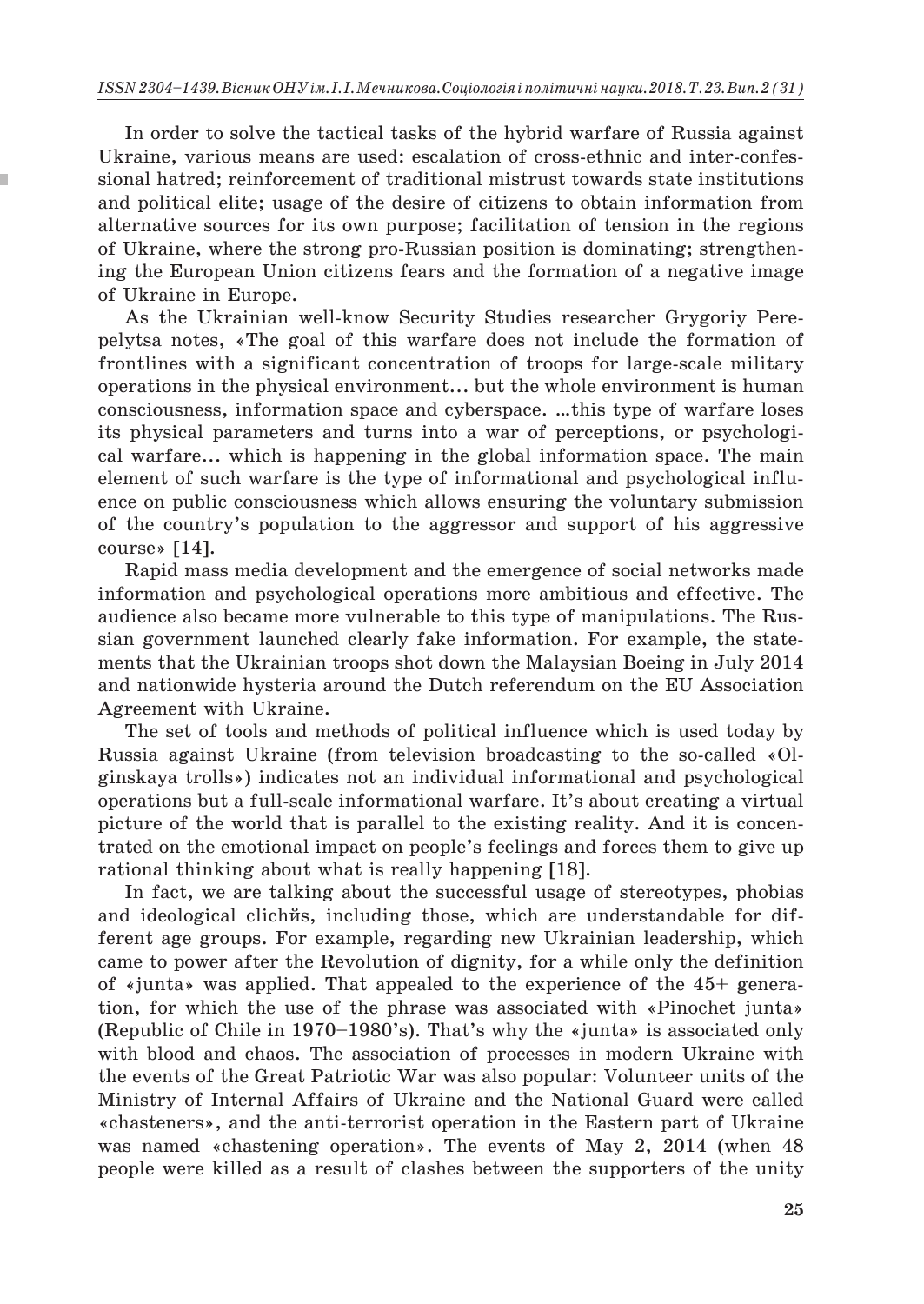of Ukraine and the separatists) were called «Odessa Khatyn». It is an analogy with the Belarusian village of Khatyn, which was destroyed by the German military in 1943 because of their support of the Soviet partisans [14].

Along with the spreading of frankly fake news, the simulation of controversial situations is also widely used. For example: the organization of fake protest in order to create a virtual «image of danger»; the creation of fake organizations, such as the so-called «People's Council of Bessarabia», which was established in Odessa in April 2015 and didn't include a single representative of the Danube region; a series of terrorist acts which were conducted in order to create an illusion of existence of a powerful anti-Ukrainian partisan movement and etc. [31].

Today it is difficult for the state to apply reliable mechanisms of counteractions against informational attacks. The Ministry of Information Policy was created in Ukraine, but this caused controversial reactions about possible violation of freedom of speech both in the international community and within the Ukrainian society. Among the officially identified vectors of countering the informational warfare against Ukraine, the following points should be mentioned. 1. Prohibition of broadcasting of Russian television channels, which are the main instrument of propaganda, as well as the prohibition of Russian movies and TV products, which glorify Russian law enforcement agencies, etc.; IP blocking of Russian social networks Vkontakte, Odnoklassniki and media resources Yandex.ru and Mail.ru; rejection of Russian software. Such measures to some extent limit the access of the average Ukrainian citizen to Russian information resources. The audience of Russian social networks has significantly decreased. However, the availability of satellite television, the Internet, programs that allow you to bypass the blocking of websites and social networks, do not allow to use these measures in full; 2. Establishment of a network of websites that: a) targeted at «distribution of pro-Ukrainian and neutral-positive news» (for example, high casualties among terrorists in the Eastern part of Ukraine, Russia's economic crisis, etc.), which will be actively disseminated through social networks; b) focused on the dissemination of disinformation among the enemy or websites disguised as pro-separatist with the purpose of dissemination of inaccurate information. Such resources are usually published in Russian and focused primarily on opponents. However, the use of such resources is limited by the already mentioned «Room of echo» effect [42].

However, the representatives of non-governmental organizations have played the biggest part in debunking of Russian fake news. In particular, we can name such projects as StopFake and Informnapalm. Fake Russian reports about changes and state institutes were checked for validity and then debunked with the help of grounded facts [16].

Conclusions. In the CIS area Russia offers a wide range of projects (more or less successfully): the EurAsEC, the Union State of the Russian Federation and the Republic of Belarus, the SES, the CSTO, and the SCO. Within the framework of the initiated regional projects, Moscow implements the concepts of «multi-level» and «multi-depth» integration. Thanks to them the core in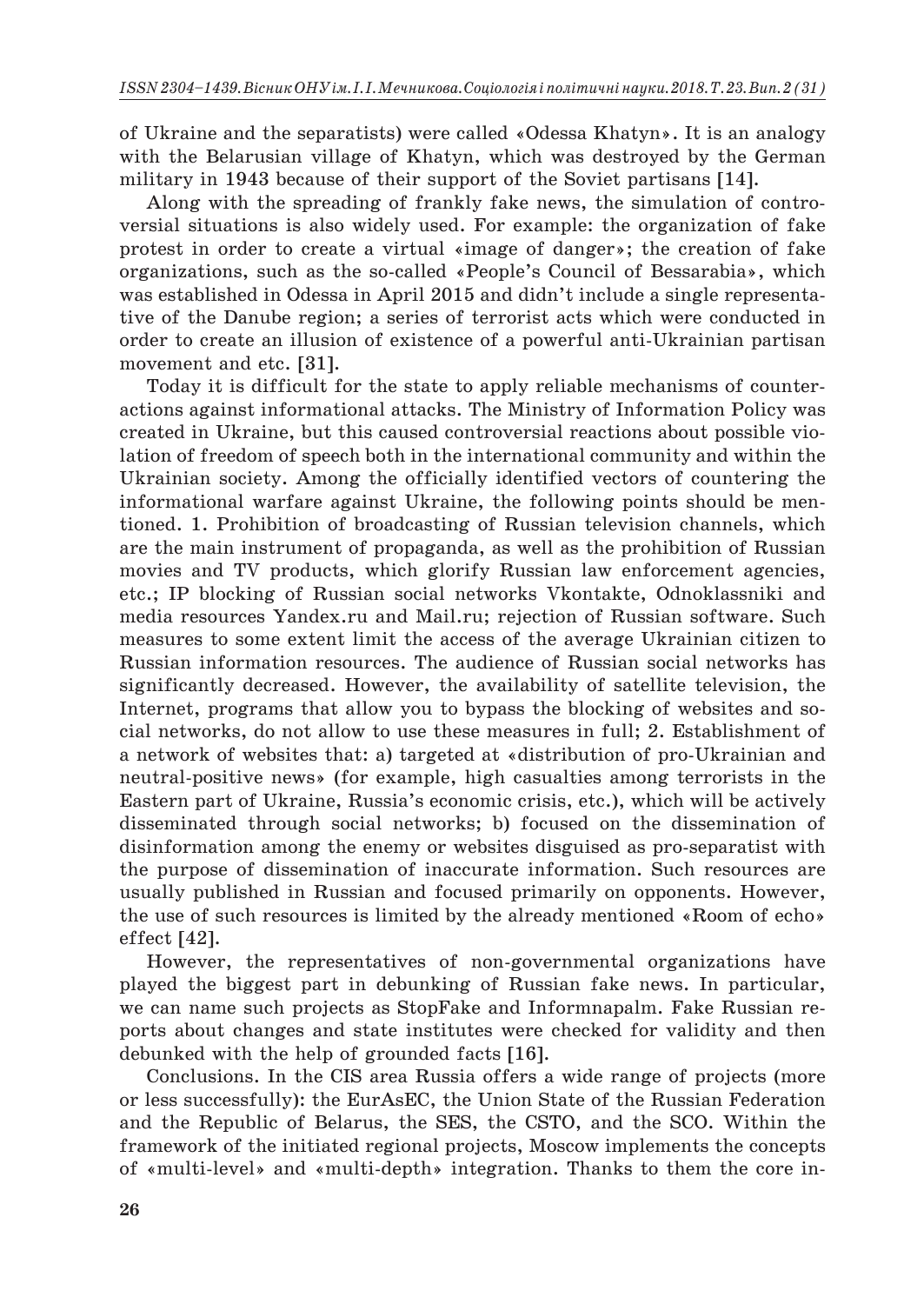tegration positions of allied states were formed. However, the political reintegration of the CIS countries is almost unattainable. «Revival of the USSR» or the formation of a unitary «superpower state» which is supposed to be the Eurasian Union looks extremely unlikely. Even the most loyal partners, such as Kazakhstan and Belarus, are not ready to give up their formal independence to the former union centre. On the other hand, the Eurasian Union as a confederation with an uneven contribution of resources, but equal rights for all its members, is unlikely to suit Russia. The real economic, demographic, political and military power of Russia exceeds the corresponding indicators of its partners by more that several times. As a result, there is a dead-end situation that does not add to the Russian integration programs either efficiency or attractiveness.

The crisis over Ukraine has clearly shown the main vectors of the new national ideology of Russia. It is based on a fusion of nostalgia for the past, hate toward oligarchs, and xenophobia. Its nationalistic shade is explained by the Russians' confidence in the presence of an external threat. Unification against an external enemy, as it was during the Second World War, is a political tradition in Russia.

After the annexation of Crimea, Russia retreated from the old tactics and sharply raised the stakes. Moscow's readiness to go further in the Crimea than in previous cases was conditioned by Ukraine's strategic importance for Russia.

Without Russia's interference, Ukraine could theoretically be an example of success; because of ambitious reforms of the new government and the implementation of the Association Agreement with the EU, Ukraine could repeat the path of the neighbouring Slavic countries (Poland, Slovakia, and Czech Republic). On the contrary, the failure of Ukraine can be presented to the Russian public as the inevitable consequence of a democratic uprising and rapprochement with the West. Putin wants Ukraine to collapse because of internal instability, rather than destroy it by military means from the outside; he wants to achieve the greatest possible collapse of the Ukrainian Europeanization. Also, Russia seeks to acquire an unofficial right of veto to prevent the further expansion of NATO and the EU to the East. The neutrality imposed on Ukraine on the international level, first of all, would mean Russia's ability to influence the situation in Ukraine much more than the EU. The status of a buffer state would have become a factor that affirmed the tumultuous situation in the region. Russia has already shown the breadth of its geopolitical ambitions and, obviously, intends to continue to act from the standpoint of the difference between «Russian civilization» and the West. This will not only be the source of many difficulties in relations between Russia and the West, but also the greatest threat to the existing system of international relations.

The negative sides of the conflict prevail but at the same time the conflict with Russia cemented Ukrainian political identity. Even though, as a result of Maidan, Ukrainians remained a divided nation, the Ukrainian civil society has become more mobilized. It could be concluded that the current conflict gave Ukraine a national idea, the lack of which has painfully affected the process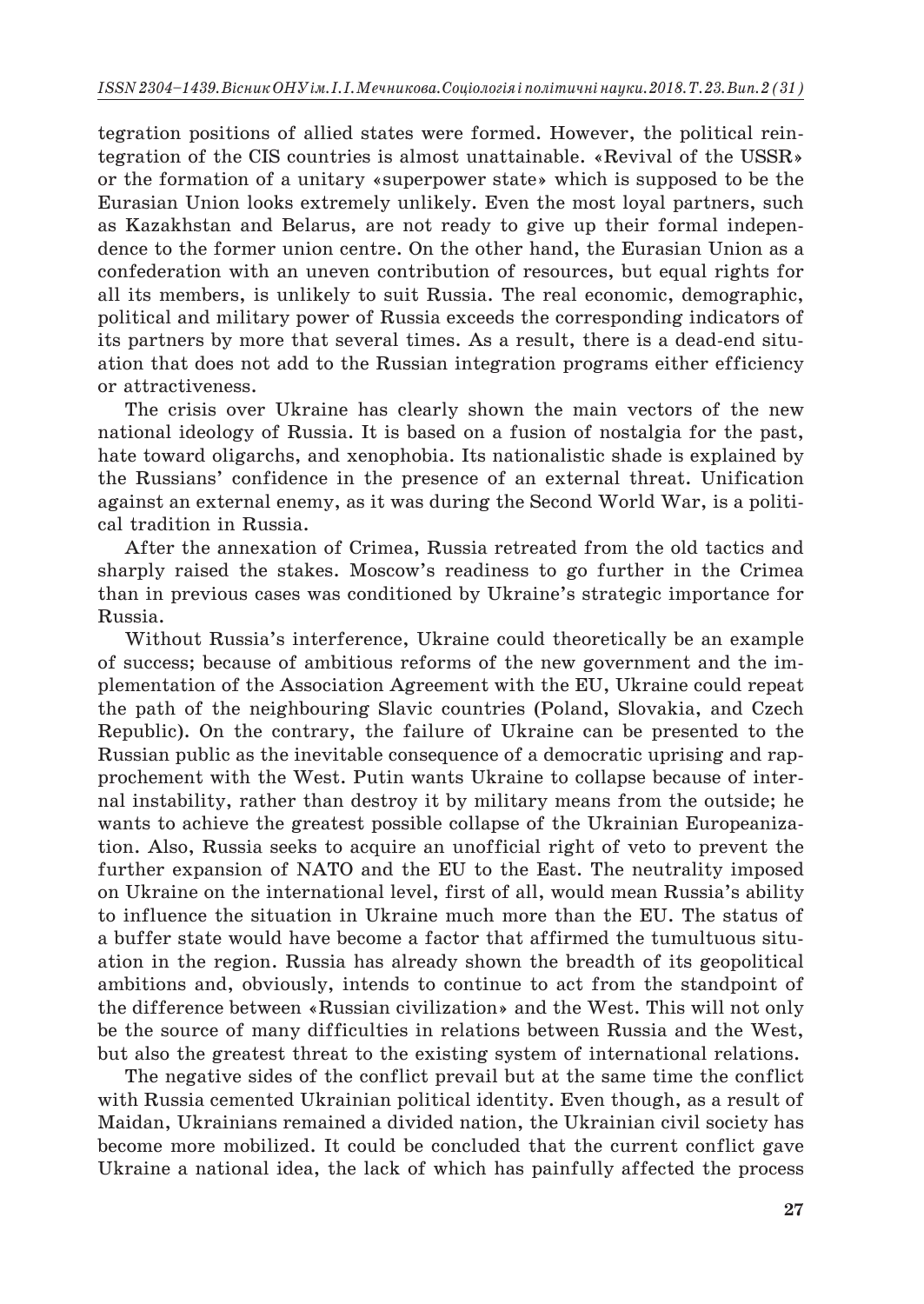of post-communist development of our country for a long time. It is also evident that during the conflict, initiated by non-Ukrainians, they for the first time abandoned the traditionally passive role of those who are not trying to protect themselves, but only looking for a new strong partner.

п

The Russian policy in Ukraine is based on the combined application of soft and hard power. At the disposal of Moscow there is a whole set of formal and informal tools for strengthening regional influence — bribery, energy resources policy, trade ties. In addition, there is a rather large share of the Russian population whose fate also becomes a subject of political «trade-in» in Moscow's favour.

Backing of separatist movements remains the most powerful weapon in the Russian arsenal. Russia tries to create a «controlled chaos» and destabilize internal situation. In this case Russia will look like a model of prosperity, and accession to its geopolitical projects will be unquestionable. Throughout the post-Soviet period Russia is playing an already familiar scenario: first incites ethnic clashes and deploys a limited military contingent when political instability on its rise, and then approves territorial changes, which allows Russia to maintain influence in the region. Since the early 1990's Russia either directly supported, or contributed to the emergence of four separatist regions in Eurasia: Transnistria, Abkhazia, South Ossetia, and Nagorno-Karabakh. With the participation of Moscow «frozen conflicts» appeared in these states. Central governments lost control over the separatist regions and local authorities received full support and protection from Russia.

Returning to our hypothesis about the peculiarities of the Kremlin's soft power we must conclude that we have identified in the case of Ukraine the use of not a purely soft or hard power but rather a sort of Russian response to the «smart power» of Barack Obama. Putin is trying to work out his own version of «smart power» which would combine the most effective characteristics of previously trained in the CIS area soft and hard instruments. And as in the case of Obama the results of these attempts are rather unsatisfactory. However, although the results in Ukraine are counterproductive and for Moscow it is lost in the medium term, for the outside world Putin's strength can clearly be described as «smart», because the number of his fans is constantly growing. The latter fact is one of the greatest threats to bilateral relations and the modern system of international relations which Russia wants to revise.

## **References**

- 1. Barovs'ka, A. Informacijni vy'kly'ky' gibry'dnoyi vijny': kontent, kanaly', mexanizmy' proty'diyi : analit. dop. K: NISD, 2016.
- 2. Brusy'lovs'ka, Ol'ga. «Kejsy' Kry'mu ta «Novorocsiyi» u konteksti novy'x vy'kly'kiv yevropejs'kij bezpeci». In *Studia Politologica Ucraino-Polona*. 6 (2016): 10–18.
- 3. «Varfolomij: Cerkva Konstanty'nopolya matery'ns'ka dlya Ukrayiny'». LIGABiznesInform. 10 Bereznya, 2016. Асcessed September 18, 2018. http://news.liga.net/ua/news/politics/9491448- varfolom\_y\_tserkva\_konstantinopolya\_materinska\_dlya\_ukra\_ni.htm.
- 4. «Vechernee plenarnoe zasedanie Gosdumy 3 iyulya 2009 goda.» Ofitsial'nyj sajt Gos. Dumy. Iyul' 3, 2009. Асcessed September 18, 2018. http://www.gosduma.net/ news/273/58994/.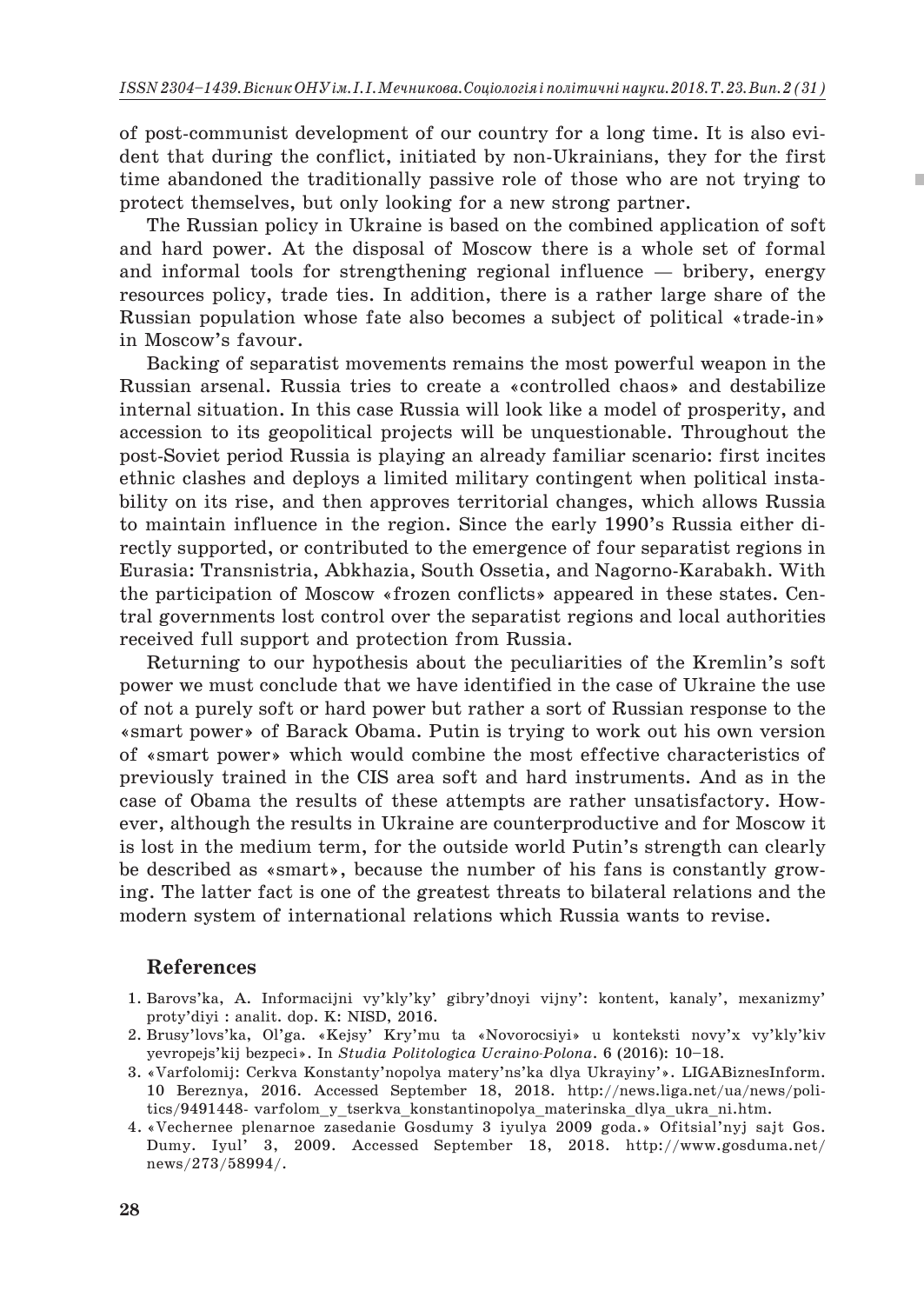- 5. «Vladimir Putin na zasedanii kluba Valdaj. Tekst vystupleniya». Zasedanie Mezhdunarodnogo diskussionnogo kluba «Valdaj.» Oktyabr' 19, 2017. Асcessed September 18, 2018. https:// www.vesti.ru/doc.html?id=2678406
- 6. «Voennaya doktrina Rossijskoj Federatsii. Ukaz Prezidenta RF ot 21 aprelya 2000.» Nezavisimaya Gazeta. Aprel' 22, 2000.
- 7. Gonchar, Mikhail. Gibressiya Putina. Nevoennye aspekty vojn novogo pokoleniya. Kiev: TSentr Globalistiki «Strategiya KHKHІ.» 2016.
- 8. Laruehl', Marlen. «Evraziya, evrazijstvo, Evrazijskij Soyuz: Terminologicheskie probely i sovpadeniya.» *Rossiya v global'noj politike*. Noyabrya 10, 2015. Асcessed September 18, 2018. https://www.globalaffairs.ru/PONARS-Eurasia/Evraziya-evraziistvo-Evraziiskii-Soyuz-Terminologicheskie-probely-i-sovpadeniya-17795
- 9. Mankoff, Dzh. «Kak Putin poluchil Krym i poteryal Ukrainu.» *Rossiya v global'noj politike*. May 2, 2014. Асcessed September 18, 2018. http://www.globalaffairs.ru/global-processes/Poslednee-territorialnoe-priobretenie-RossiiKak-Putin-poluchil-Krym-i-poteryal-Ukrainu-16611
- 10. Mel'nichuk, Іgor. Іntegratsіjnі proekti Rosіjs'koї Federatsії na postradyans'komu prostorі. CHernіvtsі: CHNU. 2015. Асcessed September 18, 2018. http://www.chnu.edu.ua/res/chnu/ chnu\_news/February/Dysertatsija %20- %20Melnychuk.pdf
- 11. Ministerstvo inostrannykh del Rossijskoj Federatsii. «Vystuplenie i otvety na voprosy Ministra inostrannykh del Rossii S. V. Lavrova na Forume «Territoriya smyslov na Klyaz'me.» Avgust 24, 2015. Асcessed September 18, 2018. http://www.mid.ru/foreign\_policy/news/-/ asset\_publisher/cKNonkJE02Bw/content/id/1680936
- 12. Okara, Аndrіj. «Bezkhrebetna Ukraїna.» *Nezavisimaya gazeta.* Lyutogo 10, 2001. Асcessed September 12, 2018. http://ng.ru/sodr/2001-10-02/10\_ukraine.html
- 13. Ofitsial'nyj sajt Prezidenta RF. «Strategiya natsional'noj bezopasnosti Rossijskoj Federatsii do 2020 goda.» Ofitsial'nyj sajt Prezidenta RF. May 13, 2009. Асcessed September 12, 2018. http://www.kremlin.ru/supplement/424
- 14. Perepelitsya, Grigorіj. «Rosіjs'ko-ukraїns'kij konflіkt: gіbridnij mir proti gіbridnoї vіjni.» *Unіversum*. 1-2 (2017): 278-280. Асcessed September 12, 2018. http://universum.lviv.ua/ magazines/universum/2017/1/hibr.html
- 15. Poroshenko, Petro. «Єvropejs'kij vibіr tse sertse nashogo natsіonal'nogo іdealu.» *Zovnіshnі spravi*. 5(2014): 5.
- 16. Portnikov, Vitalij. «Prokuror Sovest'.» *Grani.ru.* Maj 19, 2017. Асcessed September 12, 2018. https://graniru.org/opinion/portnikov/m.261044.html
- 17. «Postanovlenie Soveta Federatsii Federal'nogo Sobraniya Rossijskoj Federatsii ot 1 marta 2014 goda N 48-SF goroda Moskva «Ob ispol'zovanii Vooruzhennykh Sil Rossijskoj Federatsii na territorii Ukrainy». 1 marta 2014. Асcessed September 12, 2018. http://rg.ru/2014/03/05/ voyska-dok.html
- 18. Pochepczov, Georgij. «Suchasni informacijni vijny'.» Ky'yiv: vy' d-vo «Ky'yevo-Mogy'lyans'ka akademiya». 2015.
- 19. Prezident Rossii. «Kontseptsiya vneshnej politiki Rossijskoj Federatsii (utverzhdena Prezidentom Rossijskoj Federatsii D. А. Medvedevym 12 Iyulya 2008 g.)». Iyulya 12, 2008. Асcessed September 12, 2018. http://kremlin.ru/acts/news/785
- 20. Rossijskaya gazeta. «Ukaz Prezidenta Rossijskoj Federatsii ot 31 dekabrya 2015 goda № 683 'O Strategii natsional'noj bezopasnosti Rossijskoj Federatsii'. 31 dekabrya 2015. Асcessed September 12, 2018. https://rg.ru/2015/12/31/nac-bezopasnost-site-dok.html (data zvernennya 12.09.2018)
- 21. Rudny'cz'ky'j, Stepan. «Ukrayins'ka sprava zi stanovy'shha polity'chnoyi geografiyi.» Berlin: Ukrayins'ke slovo, 1923.
- 22. «Soglashenie mezhdu Rossijskoj Federatsiej i Ukrainoj o statuse i usloviyakh prebyvaniya CHernomorskogo flota Rossijskoj Federatsii na territorii Ukrainy, 28 maya 1997.» *Byulleten' mezhdunarodnykh dogovorov*. 10 (1999): 74-80.
- 23. Sushko, Oleksandr. «Ukrayina nastupna»? *Ukrayins'ka pravda*. Serpen 12, 2008. Асcessed September 20, 2017. http://www.pravda.com.ua/articles/2008/08/12/3517426/?attempt
- 24. «Ugroza dlya Rossii so storony SSHА.» *Levada-TSentr*. May 12, 2015. Асcessed September 21, 2017. https://www.levada.ru/2015/05/12/ugroza-dlya-rossii-so-storony-ssha/
- 25. Chuxlib, Taras. Get'many' Ukrayiny'-Rusi. Donecz'k: VKF BAO. 2012.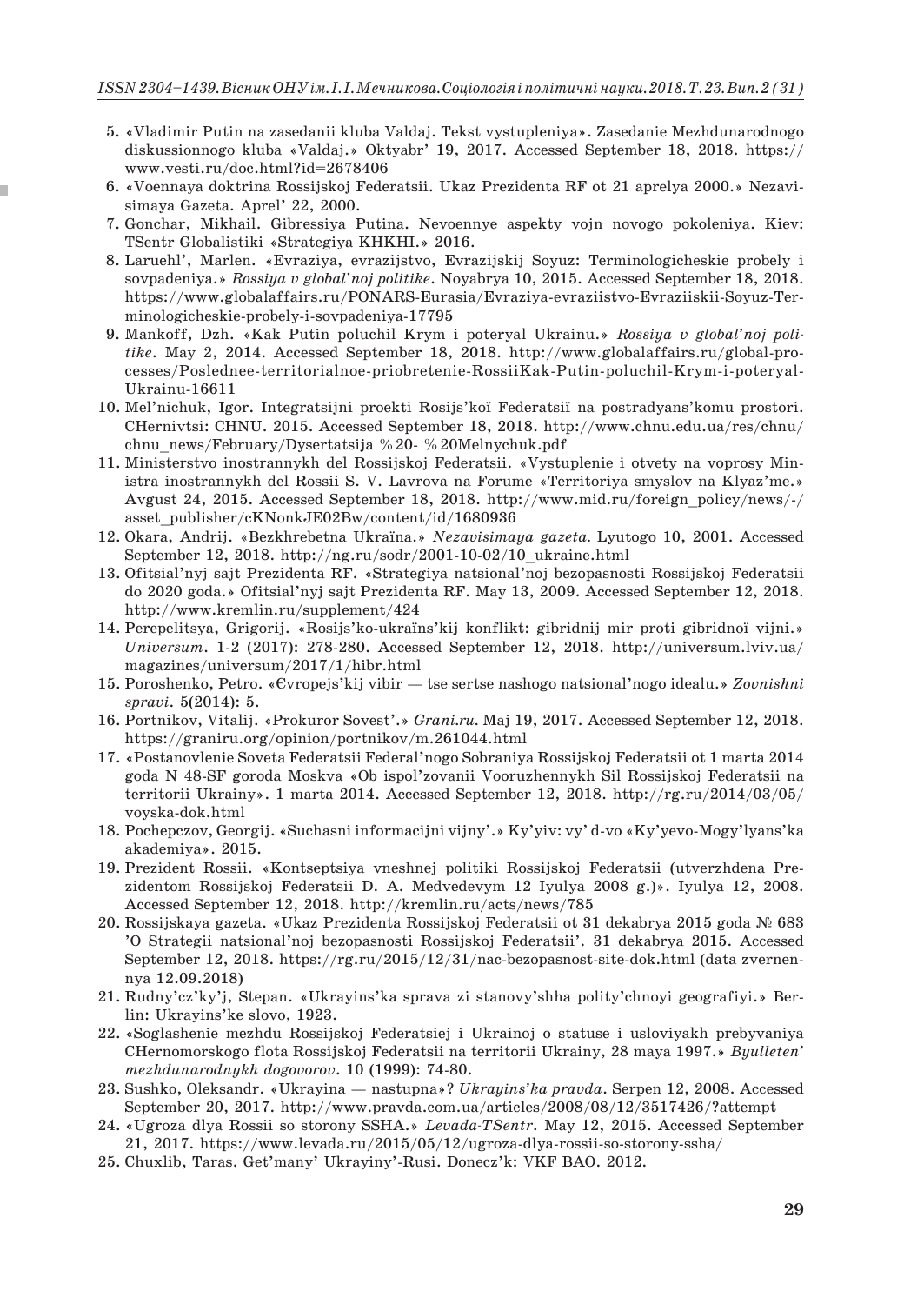- 26. SHevtsova, Liliya. «Kak Zapad neverno ponyal Rossiyu. CHast' 11: Naskol'ko boleznenny sanktsii protiv Moskvy.» Аprel 6, 2016. Асcessed September 21, 2017. https://inosmi.ru/ etsonomits/20160406/236009861.khtml
- 27. Yali, M. X., ta I. V. Filenko. «Informacijna polity'ka Rosijs'koyi Federaciyi shhodo Ukrayiny' na pochatku XXI st.» *Aktual'ni problemy' mizhnarodny'x vidnosy'n*. 114:2(2013): 15-20.
- 28. Darczewska, Jolanta. «The Information War on Ukraine: New challenges.» *Cicero Foundation Great Debate Paper*. 2014. 14/08.
- 29. Darczewska, Jolanta. «The Anatomy of Russian Information Warfare. The Crimean Operation, a Case Study.» *Warsaw: Centre for Eastern Studies,* Warsaw. 2014. Асcessed September 21, 2017. http://www.osw.waw.pl/sites/default/files/the\_anatomy\_of\_russian\_information\_warfare.pdf
- 30. Hudson, Victoria. «'Forced to Friendship'? Russian (Mis‐) Understandings of Soft Power and the Implications for Audience Attraction in Ukraine.» *Politics.* 35(3–4)(2015):330–346. doi:10.1111/1467-9256.12106
- 31. Interview with Artem Filipenko, Odesa, May 11, 2018.
- 32. Kiseleva, Yulia. «Russia's Soft Power Discourse: Identity, Status and the Attraction of Power.» *Politics.* 35(3–4)(2015):316–329. doi:10.1111/1467-9256.12100
- 33. Korewa, Aaron. «Putin's cynicism promotes terrorism against Ukraine.» *Europa Newsweek*. Deecember 11, 2015. Асcessed September 21, 2017. http://europe.newsweek.com/putins-cynicism-promotes-terrorism-against-ukraine-336466?rm=eu
- 34. Kuzio, Taras. Putin's War against Ukraine. Revolution, nationalism, and crime. University of Toronto. 2017.
- 35. Orttung, R., and C. Walker. 2015. «Putin's Frozen Conflicts». *Foreign Policy.* Ferbruary 13, 2015. Асcessed September 21, 2017. https://foreignpolicy.com/2015/02/13/putins-frozenconflicts/
- 36. Pikulicka-Wilczewska, Agnieszka. «Homo politicus, Homo passionis.» *New Eastern Europe*. 2 (XXVI) (2017): 44–50.
- 37. Piontkovsky, Andrei. «Putin's Concept of the 'Russian World' Threatens All Territories with a Russian Population.» *Institute of Modern Russia*. March 24, 2015. Асcessed September 21, 2017. https://imrussia.org/en/opinions/2210-andrei-piontkovsky-putins-concept-of-therussian-world-threatens-all-territories-with-a-russian-populatio
- 38. Popescu, Nicu, and Andrew Wilson. «The Limits of Enlargement-lite: European and Russian Power in the Troubled Neighbourhood.» *European Council on Foreign Relations.* 2009.
- 39. Riabchuk, Mykola. «Western 'Eurasianism' and the 'New Eastern Europe': Discourse of Exclusion». *Postcolonial Europe*. December 2, 2011. Асcessed September 21, 2017. http:// www.postcolonial-europe.eu/essays/116-western-eurasianism-and-the-new-eastern-europediscourse-of-exclusion.html
- 40. Rotfeld, Adam D. «What's Left of the Soviet Union.» *Editorial Discussion. Warsaw East European review.* 7(2017):11–32.
- 41. Sergunin, Alexander, and Leonid Karabeshkin. «Understanding Russia's Soft Power Strategy.» *Politics.* 35(3–4)(2015):347–363. doi:10.1111/1467-9256.12109
- 42. Szeptycki, Andrzej. «Trolle na informacyjnym froncie wojny krymskiej». W Syci Polacy patrzą na Ukrainę, red. Łukasz Jasina, 99–106. Warszawa: Kultura Liberalna. 2015.
- 43. Szeptycki, Andrzej. «The European Union in the Mirror of the Ukrainian Crisis (2013– 2014)». *Stosunki Międzynarodowe* 51/1 (2015):107–125.
- 44. Wilson, Jeanne L. «Russia and China Respond to Soft Power: Interpretation and Readaptation of a Western Construct.» *Politics*. 35(3–4)(2015):287–300. doi:10.1111/1467-9256.12095

#### *Cтаття надійшла до редакції 4.10.2018*

#### **Список використаної літератури**

- 1. Баровська А. Інформаційні виклики гібридної війни: контент, канали, механізми протидії : монографія / за заг. ред. А. Баровської. Київ : НІСД, 2016. 109 с.
- 2. Брусиловська О. Кейси Криму та «Новороcсії» у контексті нових викликів європейській безпеці. *Studia Politologica Ucraino-Polona*. 2016. № 6. С. 10–18.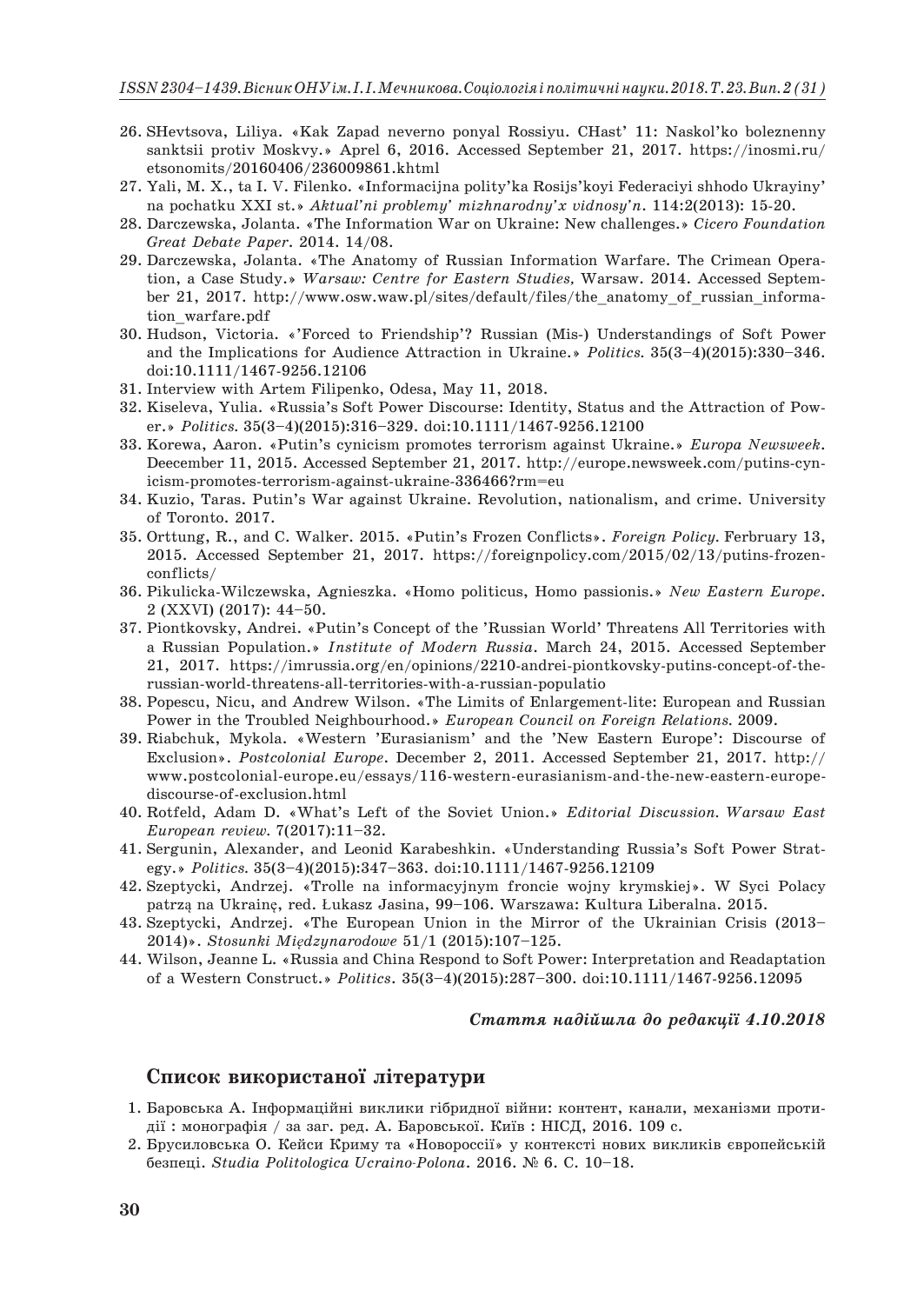- 3. Варфоломій: Церква Константинополя материнська для України. *ЛIГАБiзнесIнформ.* Дата оновлення: 10.03.2016. URL : http://news.liga.net/ua/news/politics/9491448-varfolom\_y\_ tserkva konstantinopolya materinska dlya ukra ni.htm (дата звернення 18.09.2018).
- 4. Вечернее пленарное заседание Госдумы 3 июля 2009 года / Официальный сайт Гос.Думы. Дата оновлення 3.07.2009. URL : http://www.gosduma.net/news/273/58994/ (дата звернення 18.09.2018).
- 5. Владимир Путин на заседании клуба Валдай. Текст выступления / Заседание Международного дискуссионного клуба «Валдай». Дата оновлення: 19.10.2017. URL : https:// www.vesti.ru/doc.html?id=2678406 (дата звернення 18.09.2018).
- 6. Военная доктрина Российской Федерации (утв. Указом Президента РФ от 21 апреля 2000). *Независимая Газета*. 22 апреля 2000.
- 7. Гончар М. Гибрессия Путина. Невоенные аспекты войн нового поколения. Киев: Центр Глобалистики «Стратегия ХХІ». 2016. 64 c.
- 8. Ларуэль М. Евразия, евразийство, Евразийский Союз: Терминологические пробелы и совпадения. *Россия в глобальной политике*. 10 ноября 2015. URL : https://www.globalaffairs.ru/PONARS-Eurasia/Evraziya-evraziistvo-Evraziiskii-Soyuz-Terminologicheskie-probely-i-sovpadeniya-17795 (дата звернення 18.09.2018).
- 9. Манкофф Дж. Как Путин получил Крым и потерял Украину. // Россия в глобальной политике. 2 мая 2014. URL : http://www.globalaffairs.ru/global-processes/Posledneeterritorialnoe-priobretenie-RossiiKak-Putin-poluchil-Krym-i-poteryal-Ukrainu-16611 (дата звернення 18.09.2018).
- 10. Мельничук І. Інтеграційні проекти Російської Федерації на пострадянському просторі. Чернівці: ЧНУ. 2015. 519 c. URL : http://www.chnu.edu.ua/res/chnu/chnu\_news/ February/Dysertatsija %20- %20Melnychuk.pdf (дата звернення 18.09.2018).
- 11. Министерство иностранных дел Российской Федерации. Выступление и ответы на вопросы Министра иностранных дел России С. В. Лаврова / *Форум «Территория смыслов на Клязьме».* 24 августа 2015 года. URL : http://www.mid.ru/foreign\_policy/news/-/asset\_ publisher/cKNonkJE02Bw/content/id/1680936 (дата звернення 12.09.2018).
- 12. Окара А. Безхребетна Україна // Независимая газета. 10 лютого 2001. URL : http:// ng.ru/sodr/2001-10-02/10\_ukraine.html (дата звернення 12.09.2018).
- 13. Официальный сайт Президента РФ. Стратегия национальной безопасности РФ до 2020 года / Официальный сайт Президента РФ. 13 мая, 2009. URL: http://www.kremlin.ru/ supplement/424 (дата звернення 12.09.2018)
- 14. Перепелиця Г. Російсько-український конфлікт: гібридний мир проти гібридної війни // Універсум. 2017. № 1-2. C. 278-280. URL : http://universum.lviv.ua/magazines/ universum/2017/1/hibr.html (дата звернення 12.09.2018).
- 15. Порошенко П. Європейський вибір це серце нашого національного ідеалу. *Зовнішні справи*. 2014. № 5. С. 5.
- 16. 16.Портников В. Прокурор Совесть. *Грани.ру*. 19 мая 2017. URL: https://graniru.org/ opinion/portnikov/m.261044.html (дата звернення 12.09.2018).
- 17. остановление Совета Федерации Федерального Собрания Российской Федерации от 1 марта 2014 года N 48-СF города Москва «Об использовании Вооруженных Сил Российской Федерации на территории Украины».1 марта 2014. URL: http://rg.ru/2014/03/05/voyskadok.html(дата звернення 12.09.2018)
- 18. Почепцов Г. Сучасні інформаційні війни. Київ: ви д-во «Києво-Могилянська академія». 2015. 497 с.
- 19. Президент России. Концепция внешней политики Российской Федерации (утверждена Президентом Российской Федерации Д. А. Медведевым 12 июля 2008 г.). URL : http:// kremlin.ru/acts/news/785 (дата звернення 12.09.2018)
- 20. Российская газета. Указ Президента Российской Федерации от 31 декабря 2015 года № 683 «О Стратегии национальной безопасности Российской Федерации». URL : https:// rg.ru/2015/12/31/nac-bezopasnost-site-dok.html (дата звернення 12.09.2018).
- 21. Рудницький С. Українська справа зі становища політичної географії. Берлін: Українське слово, 1923. 282 с.
- 22. Соглашение между Российской Федерацией и Украиной о статусе и условиях пребывания Черноморского флота Российской Федерации на территории Украины. 28 мая 1997 г. *Бюллетень международных договоров.* 1999. № 10. С. 74-80.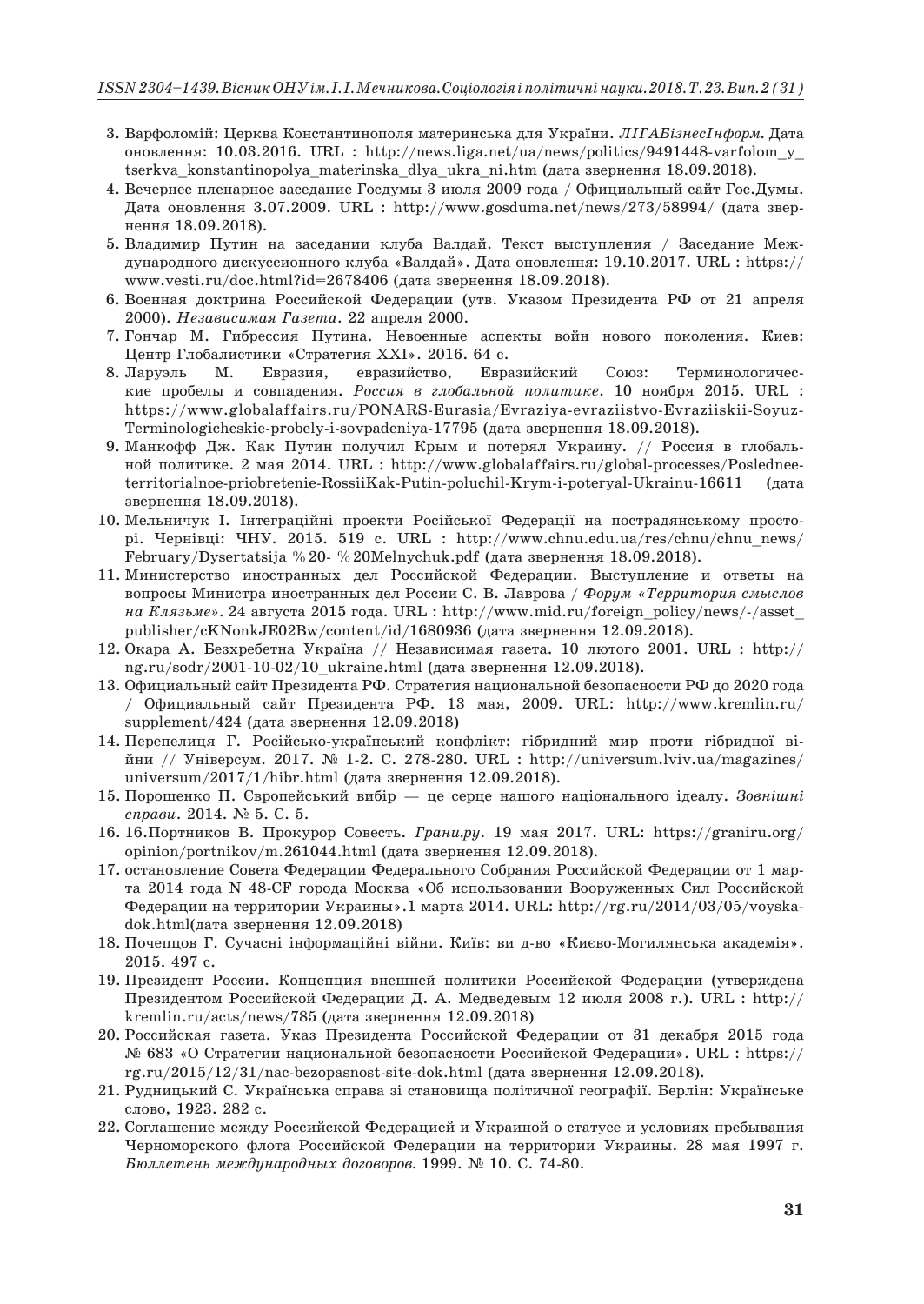- 23. Сушко О. Україна наступна? *Українська правда*. 12 серпня 2008. URL : http://www. pravda.com.ua/articles/2008/08/12/3517426/?attempt=1?attempt=2 (дата звернення 20.09.2017).
- 24. Угроза для России со стороны США. *Левада-Центр.* 12 Мая, 2015. URL : https://www. levada.ru/2015/05/12/ugroza-dlya-rossii-so-storony-ssha/ (дата звернення 21.09.2017).

Ì.

- 25. Чухліб Т. Гетьмани України-Русі. Донецьк: ВКФ БАО, 2012. 304 c.
- 26. Шевцова Л. Как Запад неверно понял Россию. Часть 11: Насколько болезненны санкции против Москвы. 6 апреля, 2016. URL : https://inosmi.ru/economic/20160406/236009861. html (дата звернення 21.09.2017).
- 27. Ялі, М. Х., Філенко І. В. Інформаційна політика Російської Федерації щодо України на початку ХХІ ст. *Актуальні проблеми міжнародних відносин.* 2013. № 114 (2). С. 15-20.
- 28. Darczewska J. The Information War on Ukraine: New challenges. Cicero Foundation Great Debate Paper. 2014. 14/08.
- 29. Darczewska J. The Anatomy of Russian Information Warfare. The Crimean Operation, a Case Study. *Warsaw: Centre for Eastern Studies, Warsaw.* 2014. URL : http://www.osw.waw. pl/sites/default/files/the\_anatomy\_of\_russian\_information\_warfare.pdf (дата звернення 21.09.2017).
- 30. 30.Hudson V. «'Forced to Friendship'? Russian (Mis‐)Understandings of Soft Power and the Implications for Audience Attraction in Ukraine.» *Politics*. 2015. № 5 (3–4). С. 330–346. doi:10.1111/1467-9256.12106.
- 31. Interview with Artem Filipenko, Odesa, May 11, 2018.
- 32. Kiseleva Y. Russia's Soft Power Discourse: Identity, Status and the Attraction of Power. *Politics*. 2015. № 5 (3–4). С. 316–329. doi: 10.1111/1467-9256.12100.
- 33. Korewa A. Putin's cynicism promotes terrorism against Ukraine. *Europa Newsweek.* 11 Decemder, 2015. URL : http://europe.newsweek.com/putins-cynicism-promotes-terrorismagainst-ukraine-336466?rm=eu (дата звернення 21.09.2017)
- 34. Kuzio T. Putin's War against Ukraine. Revolution, nationalism, and crime. Toronto : University of Toronto. 2017. 490 c.
- 35. Orttung R., Walker C. Putin's Frozen Conflicts. *Foreign Policy*. 13 february, 2015. URL : https://foreignpolicy.com/2015/02/13/putins-frozen-conflicts/ (дата звернення 21.09.2017).
- 36. Pikulicka-Wilczewska A. Homo politicus, Homo passionis. *New Eastern Europe.* 2017. № 2 (XXVI).С. 44–50.
- 37. Piontkovsky A. Putin's Concept of the 'Russian World' Threatens All Territories with a Russian Population. *Institute of Modern Russia.* 24 march, 2015. URL : https://imrussia. org/en/opinions/2210-andrei-piontkovsky-putins-concept-of-the-russian-world-threatens-allterritories-with-a-russian-population (дата звернення 21.09.2017)
- 38. Popescu N., Wilson A. The Limits of Enlargement-lite: European and Russian Power in the Troubled Neighbourhood. European Council on Foreign Relations. 2009.
- 39. Riabchuk M. Western 'Eurasianism' and the 'New Eastern Europe': Discourse of Exclusion. *Postcolonial Europe*. 2 december, 2011. URL : http://www.postcolonial-europe.eu/ essays/116-western-eurasianism-and-the-new-eastern-europe-discourse-of-exclusion.html (дата звернення 21.09.2017).
- 40. Rotfeld A. What's Left of the Soviet Union. *Editorial Discussion*. Warsaw East European review 2017. № 7. С. 11–32.
- 41. Sergunin A., Karabeshkin L. Understanding Russia's Soft Power Strategy. *Politics.* 2015. № 35 (3–4). С. 347–363. doi:10.1111/1467-9256.12109.
- 42. Szeptycki A. Trolle na informacyjnym froncie wojny krymskiej». W Syci Polacy patrzą na Ukrainę, red. Łukasz Jasina. Warszawa: Kultura Liberalna. 2015. С. 99–106.
- 43. Szeptycki A. The European Union in the Mirror of the Ukrainian Crisis (2013–2014). *Stosunki Międzynarodowe*. 2015. № 51/1. С. 107–125.
- 44. Wilson J. Russia and China Respond to Soft Power: Interpretation and Readaptation of a Western Construct. *Politics*. 2015. № 35 (3–4). С. 287–300. doi: 10.1111/1467-9256.12095.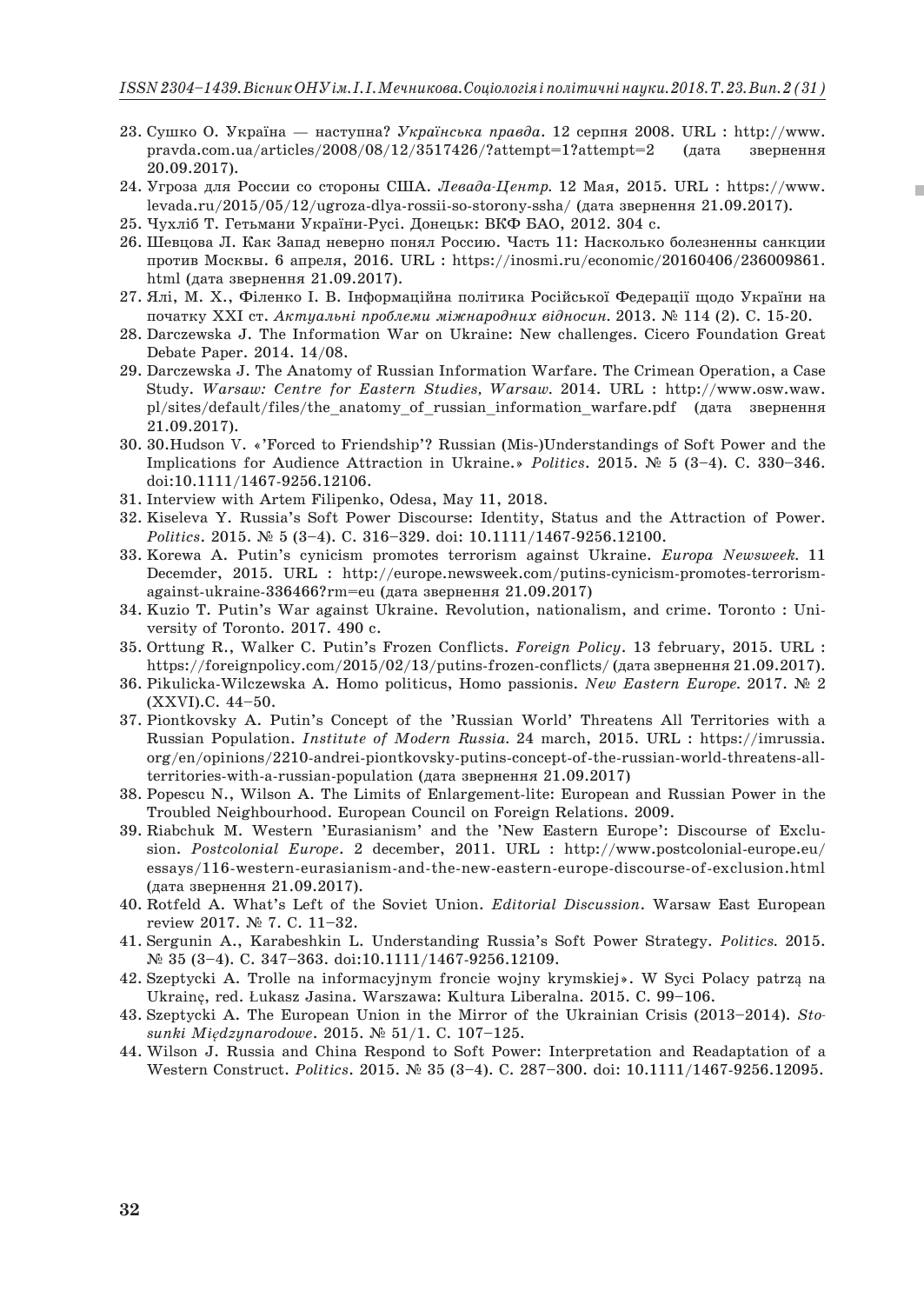### **О. І. Брусиловська**

кафедра міжнародних відносин ОНУ імені І. І. Мечникова к. 32, Французький бул., 24/26, м. Одеса, 65058, Україна

# **РЕПОЛІТИЗАЦІЯ СУЧАСНИХ РОСІЙСЬКО-УКРАЇНСЬКИХ ВІДНОСИН**

#### **Резюме**

Росія та Україна мають довгий період спільної історії. Сьогодні ця історія стала об'єктом палких дискусій. Російська наукова еліта продовжує доводити, що українська мова є лише діалектом руської та що Україна має стати частиною РФ; українська історія завжди включається в РФ до курсу російської історії.

Підготовка до розділу України почалася після «п'ятиденної війни» з Грузією через реформування та нарощування військових сил в Південному військовому окрузі. Москва прагнула досягти своїх цілей, встановивши контроль над українською правлячою елітою. Проте режим Януковича не витримав протести Майдану. Тому було застосовано план «Б» — проект «Новоросії», який створено у дусі імперських амбіцій «руського світу» та корелюється з таким історичним терміном як Pax Romana. Метою Москви було відокремлення південно-східної частини України та Криму від України та включення цих територій до Росії. Арсенал заходів для дестабілізації ситуації в Україні Кремль почав використовувати у лютому 2014 року. Почала діяти потужна пропагандистська машина Кремля. Для пропаганди використовувались і Російська Православна Церква та неурядові організації.

Політика Москви в Україні є реакцію Росії на «розумну силу» Барака Обами. Путін намагається виробити власну версію «розумної сили», яка поєднує в собі характеристики підготовлених в країнах СНД м'яких та жорстких інструментів. І, як у випадку з Обамою, результати цих спроб є досить незадовільними. Однак, хоча результати в Україні є контрпродуктивними, а для Москви це означає програш в середньостроковій перспективі, для зовнішнього світу сила Путіна може бути чітко визначена як «розумна», оскільки кількість його шанувальників постійно зростає. Останній факт є однією з найбільших загроз для двосторонніх відносин та системи міжнародних відносин, яку Росія хоче переглянути. Історичні проблеми та шлях розвитку сучасного конфлікту служать створенню нових міфів та роблять гіршими не тільки двосторонні але також міжнародні відносини.

**Ключові слова:** Росія, Україна, реполітизація, історія, мова.